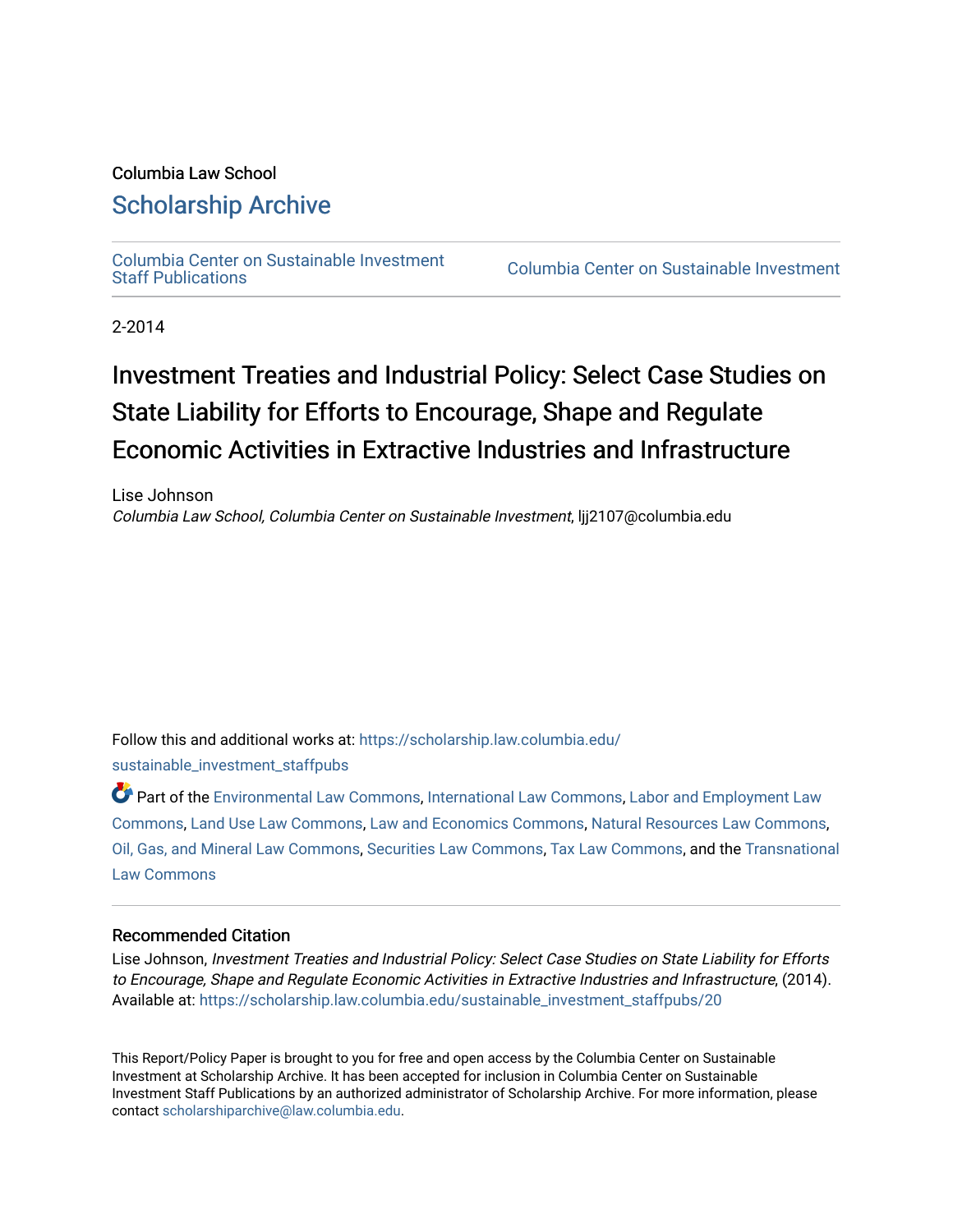# **Investment Treaties and Industrial Policy:**

Select Case Studies on State Liability for Efforts to Encourage, Shape and Regulate Economic Activities in Extractive Industries and Infrastructure

> Lise Johnson Senior Legal Researcher, Investment Law & Policy Vale Columbia Center on Sustainable International Investment ljj2107@columbia.edu

> > Presentation to the Expert Group

February 19, 2014

### I. INTRODUCTION

&&&&&&&&&&&&&&&&&&&&&&&&&&&&&&&&&&&&&&&&&&&&&&&&&&&&&&&&&&&&

The challenges for governments in designing and implementing industrial policies are welldocumented. There is, on the one hand, a tension between efforts to advance a vision of longterm development and, on the other, concerns that investing resources in a particular strategy might turn out to have been misguided. Complicating those issues, there are also tensions between government actions aimed at encouraging and facilitating economic activities, and the government's role as a regulator of those activities. More specifically, governments are faced with the task of balancing efforts to attract, promote and sustain business activities alongside efforts to ensure that broader policy aims are served by, for example, ensuring companies comply with laws on taxation, labor standards, environmental protection, and consumer rights.

But governments have successfully navigated those issues, actively shaping and promoting strategies for sustainable growth of their economies, and doing so through various roles as commercial actors, economic strategists, and guardians of the public interest. Scrutiny over the way governments are performing these actions, however, is increasing.

In particular, over roughly the past 15 years, a new regime has emerged that gives individuals and enterprises enhanced protections from government conduct that hurts their profits. This is the regime that has been created by thousands of bilateral and multilateral investment treaties concluded by developed and developing countries worldwide, and the decisions issued by ad hoc tribunals interpreting and applying those treaties in disputes between investors and states.<sup>1</sup>

<sup>&</sup>lt;sup>1</sup> There is a debate about whether a "regime" or "system" actually exists given that international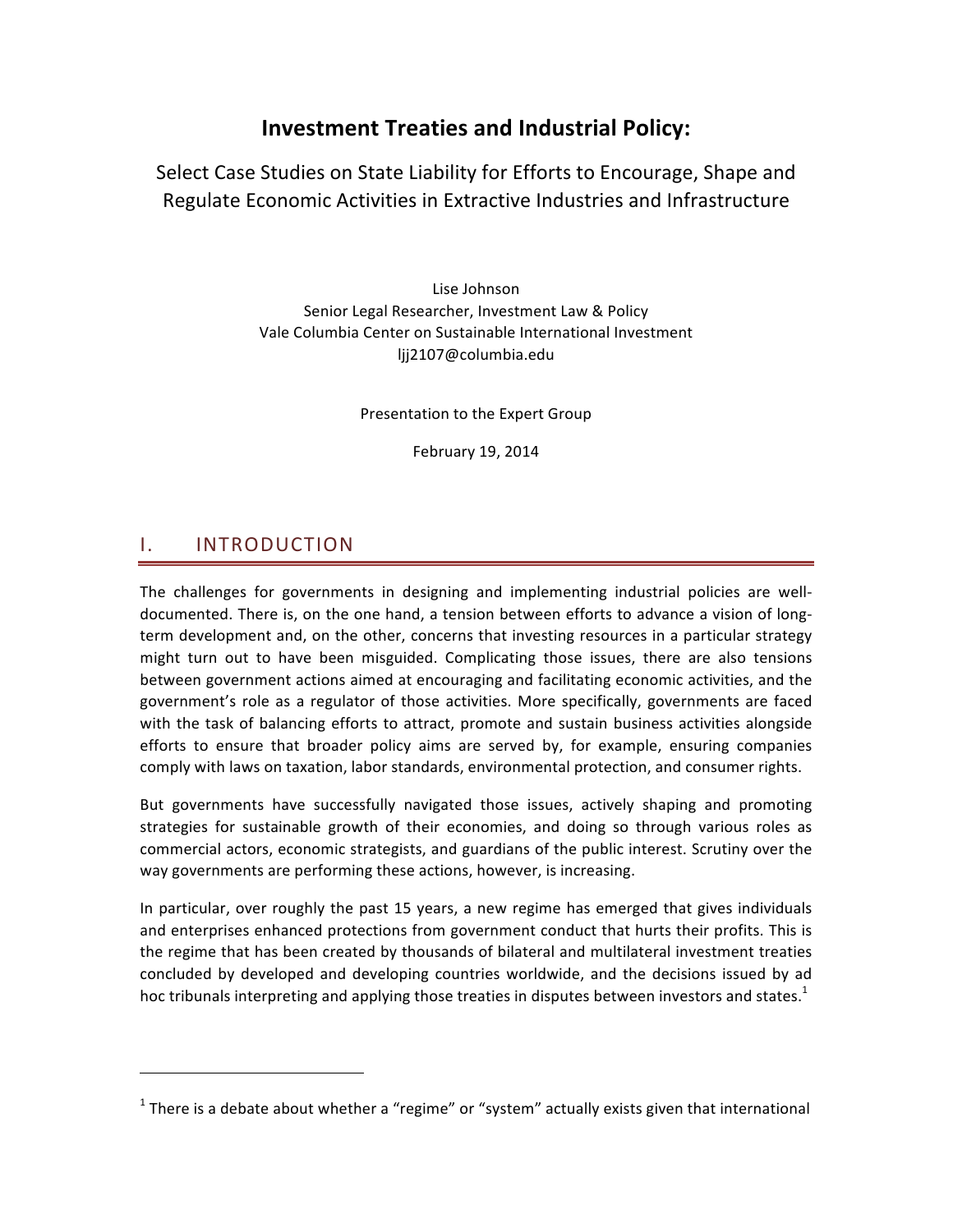Importantly, this new regime is one-sided in two important respects: first, it allows covered investors to sue governments but generally does not allow governments to initiate disputes to sue investors. Second, its protections only permit challenges to government actions (or omissions) that harm investments, thus skewing in a direction that puts pressure on government regulation.<sup>2</sup> These two factors – combined with the high costs of arbitration, the potentially large damages awards tribunals may render if they find states liable for treaty breach, and the limited avenues open to states to challenge adverse awards – make these investment treaties powerful instruments with significant consequences for states.

The stakes are particularly high for government efforts to use foreign investment as a strategy for implementing industrial policy. Investors have used investment treaties to successfully challenge a range of government conduct inherent in investment enticement, approval, and operation. Tribunals deciding treaty-based investor-state disputes have determined that governments have violated investment treaties through action taken to:

- encourage and admit investment in infrastructure and the extractive industries;
- leverage those investments for long-term, broad-based sustainable development;
- refine the legal and regulatory framework over time to adjust to changing circumstances and needs; and
- administer regulatory schemes in such areas as environmental protection, taxation, and pricing for infrastructure services.

A key message arising from these cases is that good faith conduct consistent with domestic law can still give rise to treaty liability. When a tribunal evaluates an investor's claim that the host state has breached an investment treaty, domestic law does not govern the dispute. Issues of deference, standards of proof, standards of liability, and rules on damages all become unhinged from the host country's legal system, and are resolved instead under the rules and mechanisms established by the treaty.<sup>3</sup> Those treaty rules and mechanisms, in turn, are often vaguely stated and have been subjected to diverse interpretations by commentators and tribunals, making it

 $2$  There are potential cases where cases could encourage public interest regulation rather than limit it. An action by a foreign investor challenging government support of an anti-competitive enterprise in violation of the government's own competition laws could, for example, be used to encourage effective government regulation.

 $3$  The fact that international standards can and do trump domestic law inconsistent with those standards is, alone, not surprising in the realm of international law. But what is surprising is that when deciding whether and how international treaty standards should override domestic law, and what damages to order, tribunals do not always accord states the deference typically said to be a feature of international law, much less the level of deference common for reviewing allegations of harms to economic interests of business entities, as opposed to violations of the cogens rights and non-derogable rights of individuals. See, e.g., Caroline Henckels, *Balancing Investment Protection and Sustainable Development in Investor-State Arbitration: The Role of* Deference in Yearbook on International Investment Law and Policy 2012-2013 (Oxford University Press, forthcoming 2014) (discussing standards of review applied by tribunals in treaty-based investor-state arbitrations).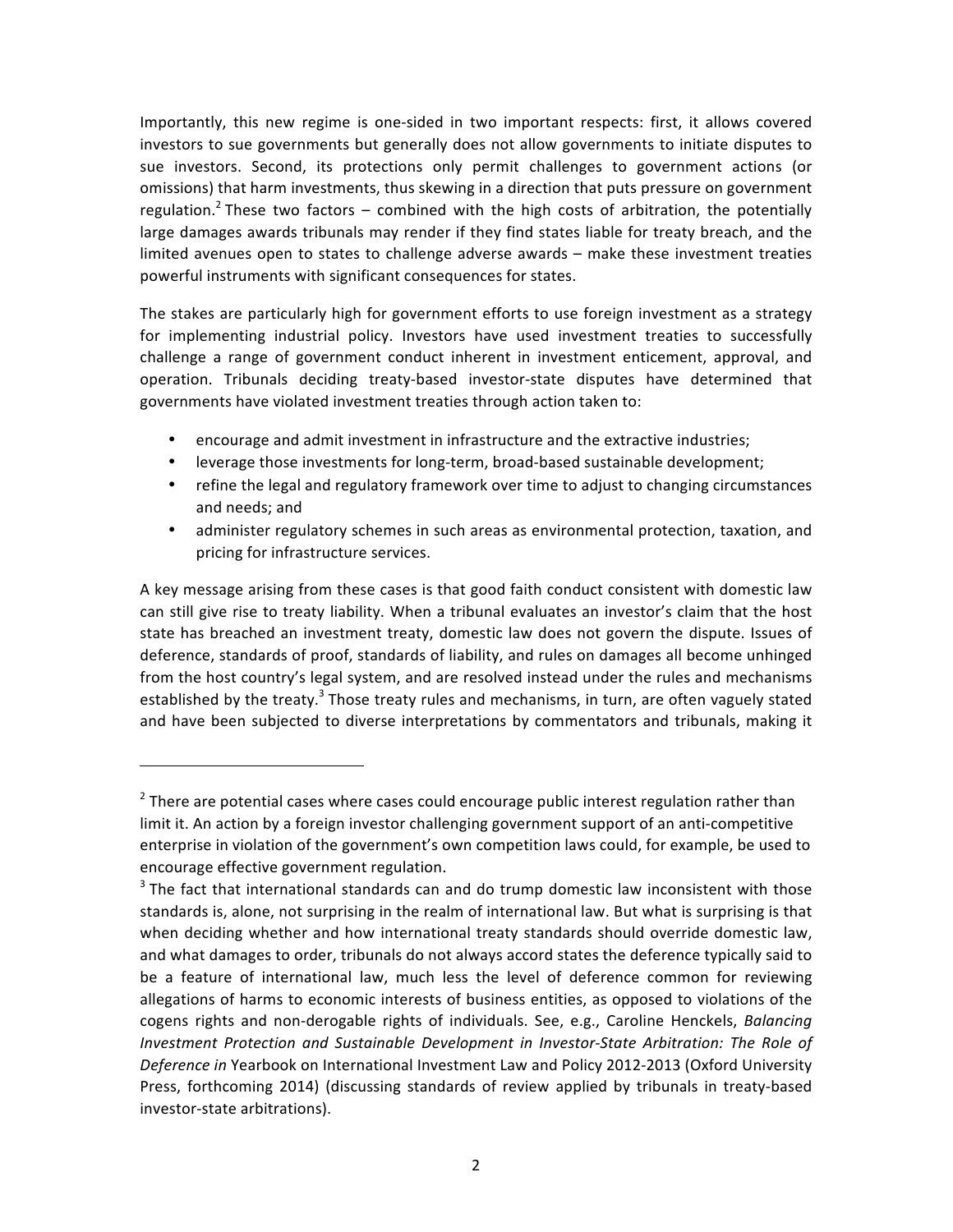difficult to understand *ex ante* just what the treaty means and how to avoid and defend against claims of breach.

This paper seeks to address some of those issues by illustrating how tribunals have judged state actions and omissions in connection with encouraging, admitting and regulating investments. The aim is not to say what the law is, but to illustrate what it has been interpreted to be, and how it therefore might be interpreted in future disputes.

The cases highlighted are those with particularly significant implications for industrial policy and sustainable development – namely, investments in infrastructure and the extractive industries. The issues focused on are liability for government conduct  $(1)$  in connection with tenders and negotiations; (2) when responding to questions regarding the legality of the investment; (3) in using performance requirements to leverage benefits and capture spillovers from the investment; (4) changing the legal framework governing an investment in response to evolving needs, circumstances, and interests; (5) administering the investment; and (6) requesting, and responding to requests for, renegotiation.

Following the cases, this paper concludes by outlining options for addressing and minimizing tensions between investment treaties and industrial policy.

## II. TENDERS AND NEGOTIATIONS PSEG V. TURKEY:<sup>4</sup> STATE LIABILITY FOR FAILED NEGOTIATIONS

Governments engaging with private entities for investment in extractives, infrastructure, or other projects commonly select their partners and frame the deal through tenders, direct negotiations, or a combination of the two. Investors often expend significant time and resources engaging in those processes even though there is a risk that their bids will be rejected or the negotiations will collapse.

Domestic law sometimes provides unsuccessful bidders with avenues to challenge government's decision.<sup>5</sup> Negotiating parties might also enter into pre-contractual agreements to provide compensation for costs incurred in trying to conclude a deal.<sup>6</sup> But if there is an investment treaty in place, investors need not be limited by those avenues of relief. Tribunals have allowed investors to recover costs expended in pre-contract and pre-project phases, and, in some cases,

 $4$  PSEG v. Turkey, ICSID Case No. ARB/02/5, Award, January 19, 2007.

 $5$  See generally, UNCITRAL Legislative Guide on Privately Financed Infrastructure Projects (2001), paras. 127-131.

 $6$  See, e.g., F-W Oil Interests, Inc. v. Trinidad and Tobago, ICSID Case No ARB/01/14, Award, March 3, 2006 (referring to the claimant's attempt to secure such an agreement from the government, and to principles in the domestic law of some jurisdictions that might, in some circumstances, provide compensation for expenses incurred in connection with pre-project activities).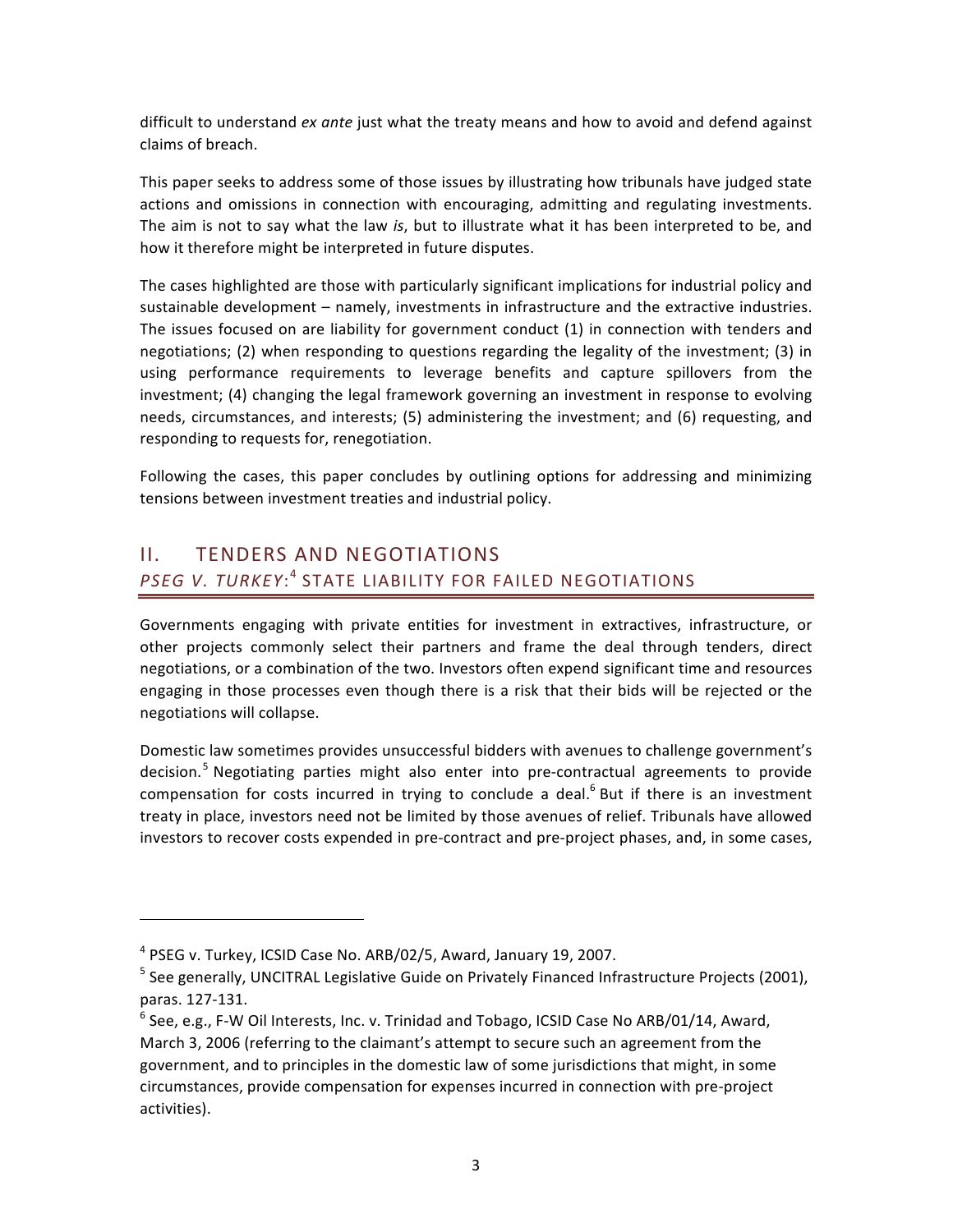have even allowed investors to recover future lost profits they argue they would have recovered if they had been selected for the project.<sup>7</sup>

*PSEG v. Turkey* is an example. In that case, the investor proposed development of a mining and power plant project, and submitted a feasibility study to the Ministry of Energy and Natural Resources in order to proceed with those plans. The Ministry of Energy and Natural Resources approved the study and, in August 1996, initialed an "Implementation Contract" with PSEG and submitted that agreement for approval by the Turkish Council of State as required under domestic law.

While awaiting approval of the contract, however, PSEG was also seeking to alter the nature of the project. One fundamental issue was that PSEG had revised its mining plan after submitting the feasibility study, and those revisions resulted in increased costs for the mine that PSEG then hoped to recover through increasing the government's obligations to purchase power from PSEG's proposed plant. Additionally, PSEG proposed restructuring the investment through a different corporate vehicle based outside Turkey, with the new approach designed to free it from having to pay over USD 250 million in taxes to Turkey over the life of the project.

In March 1998, the Turkish Council of State approved the Implementation Contract in largely the form it had originally been submitted – i.e., based on the original feasibility study. The project, however, remained stalled as the parties had still not reached agreement on key elements necessary for it to go forward. In light of PSEG's revised mine plan and the new economics of the project, central issues remained unsettled such as the plant's generating capacity, the required government take, the company's corporate form, and appropriate tariffs.

A few crucial shifts and triggers seem to have exacerbated disagreements between the parties. For one, Turkey appeared increasingly skeptical of the project's benefits, and was concerned about the nature and extent of the financial obligations it would be assuming in favor of PSEG if required to purchase power from the plant under the terms sought by the investor. Additionally, after the tax law was changed to remove the roughly USD 250 million tax burden associated with incorporation of the project company in Turkey, PSEG nevertheless continued to demand compensation for those alleged tax payments even though it no longer had to make them. Another point of tension arose when, after PSEG sought the Ministry of Mines' approval to change the nature of its contract from a concession contract to a private law contract (allowing the investor access to arbitration), the Ministry of Mines indicated it would only support PSEG's request if other aspects of the Implementation Contract were renegotiated and agreed.

Ultimately, the points of contention became intractable and brought the collapse of the negotiations. PSEG then responded by initiating arbitration under the investment treaty between Turkey and the United States, seeking as damages invested costs and lost future profits from the project.

The tribunal found in favor of PSEG, determining that Turkey's conduct violated the treaty's fair and equitable treatment (FET) standard. In reaching that conclusion, it adopted an approach giving investors significant pre-contractual rights that translate into significant host-state

<sup>&</sup>lt;sup>7</sup> See Joseph Charles Lemire v. Ukraine, ICSID Case No. ARB/06/18, Award, March 28, 2011.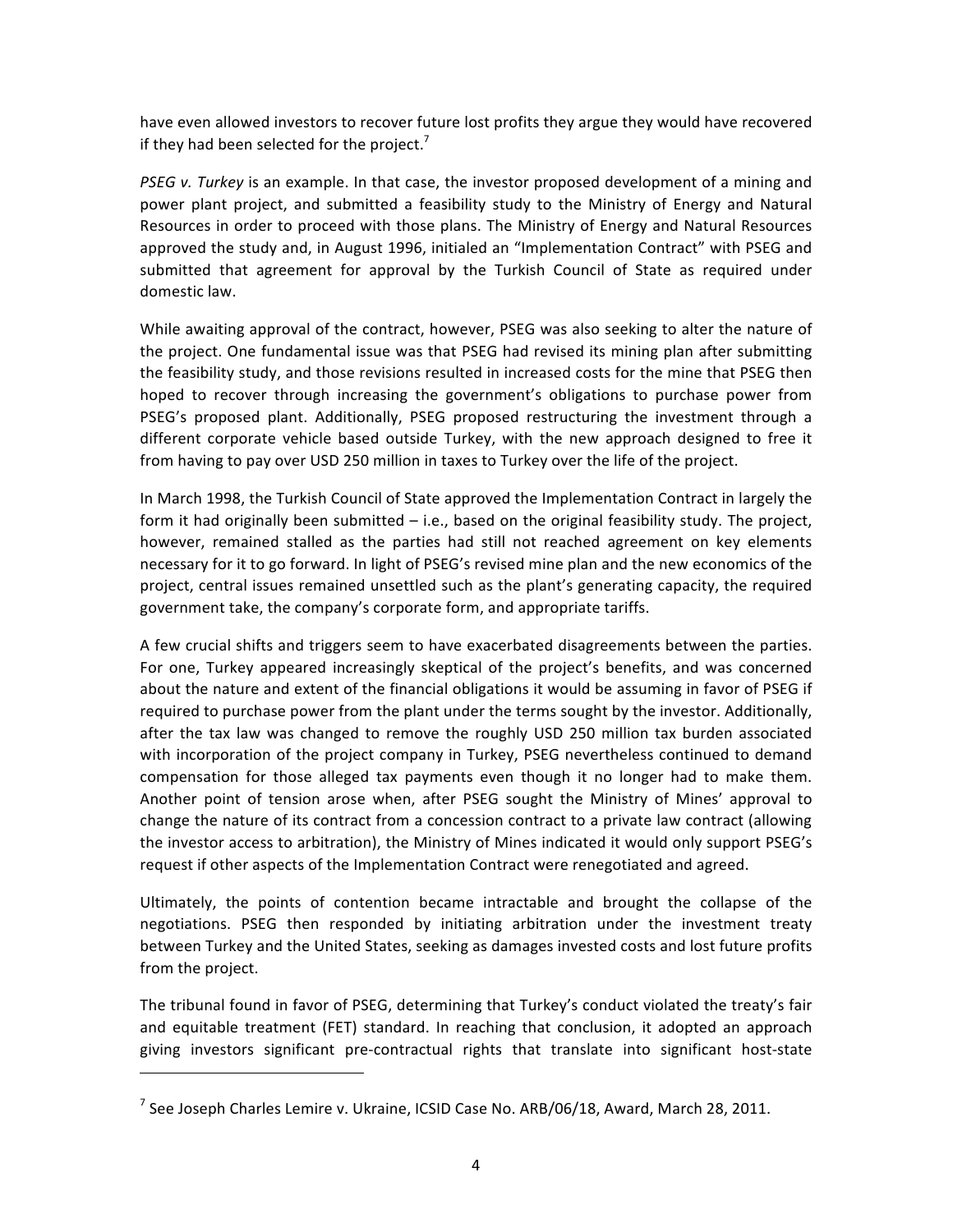obligations. The language is worth quoting in order to illustrate the tribunal's view of just what the FET obligation requires:

246. The Tribunal is persuaded ... that the fair and equitable treatment standard has been breached, and that this breach is serious enough as to attract liability. Short of bad faith, there is in the present case first an evident negligence on the part of the *administration in the handling of the negotiations with the Claimants. The fact that key* points of disagreement went unanswered and were not disclosed in a timely manner, that silence was kept when there was evidence of such persisting and aggravating disagreement, that important communications were never looked at, and that there was  $a$  systematic attitude not to address the need to put an end to negotiations that were leading nowhere, are all manifestations of serious administrative negligence and inconsistency. The Claimants were indeed entitled to expect that the negotiations would be handled competently and professionally, as they were on occasion.

247. Secondly, there is a breach of the obligation to accord fair and equitable standard *of treatment in light of abuse of authority, evidenced in particular, but not exclusively, by the discussion of [PSEG's application to convert the contract to a private law contract].* As noted above, MENR's demands for a renegotiation went far beyond the purpose of the Law and attempted to reopen aspects of the Contract that were not at issue in this *context or even within MENR's authority.* 

248. Inconsistent administrative acts are also evident in this case in respect of some *matters.* ... A witness for the Claimants testified that since 1996 "the various groups determining energy policy in Turkey have not worked harmoniously."

*…*

250. Thirdly, the Tribunal also finds that the fair and equitable treatment obligation was seriously breached by what has been described above as the "roller-coaster" effect of the *continuing legislative changes. This is particularly the case of the requirements relating, in law or practice, to the continuous change in the conditions governing the corporate* status of the Project, and the constant alternation between private law status and dministrative concessions that went back and forth. This was also the case, to a more *limited extent, of the changes in tax legislation.* 

*…*

254… Stability cannot exist in a situation where the law kept changing continuously and endlessly, as did its interpretation and implementation. While in complex negotiations, such as those involved in this case, many changes will occur beyond the control of the *government, as was particularly the case with the increased costs, the issue is that the* longer term outlook must not be altered in such a way that will end up being no outlook at all. In this case, it was not only the law that kept changing but notably the attitudes  $and$  policies of the administration.

*…*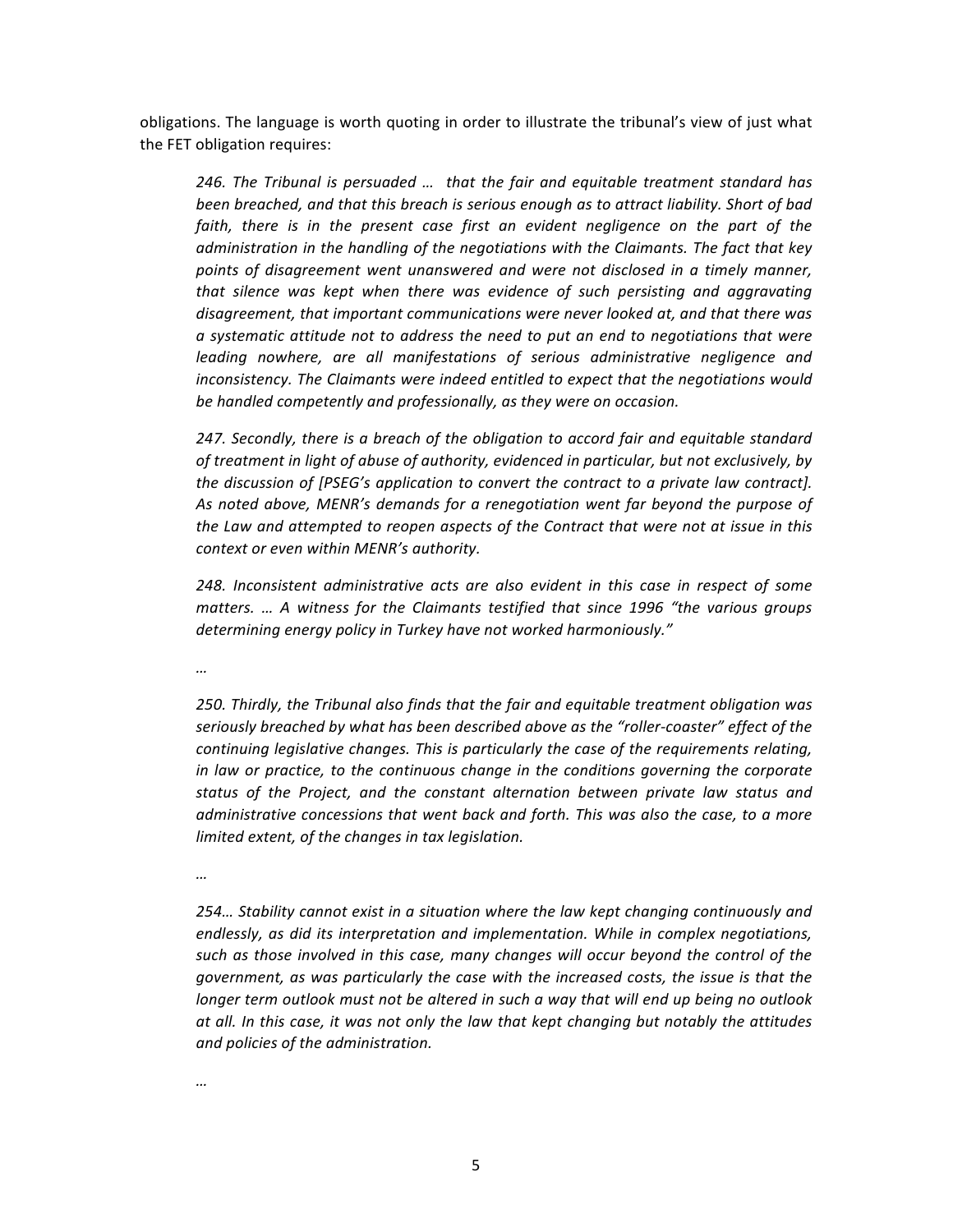256. Even if all the above conduct were to comply with good faith, which the Tribunal has no reason not to believe, there still would be an evident breach of the fair and equitable treatment standard under the Treaty, and under Turkish law. To the extent that this caused damage, compensation will of necessity be awarded.

The tribunal's decision thus imposed treaty liability on Turkey for "negligent" or inattentive conduct during contract negotiations, and for changes in background law and policy impacting a project even before the essential terms of that project had been agreed (due to investorrequested changes to the original Implementation Contract). The *PSEG* decision instructs that governments may be penalized for letting negotiations drag on when they are ambivalent about projects, and that they might also be found to breach their treaty obligations when shifting policies and growing concerns about the costs and benefits of a deal cause them to walk away from talks even though they had yet to crystallize into an agreement.<sup>8</sup>

As damages, the tribunal ordered the government to compensate the investor for costs expended from the submission of its feasibility study through continued negotiations in the effort to develop the project. All expenses were entirely pre-construction, many pre-Implementation Contract, and many were also prior to the Turkish Council of State's approval of the Concession Contract. In all, the tribunal declared that Turkey had to pay PSEG USD 9 million plus interest, and bear 65% of the roughly USD 21 million in arbitration costs.

Other relevant disputes include *Lemire v. Ukraine<sup>9</sup>* (tenders for radio broadcasting frequencies); *Parkerings v. Lithuania<sup>10</sup>* (tender for development and operation of parking infrastructure and operations); F-W Oil v. Trinidad and Tobago<sup>11</sup> (tenders and negotiations for a contract to develop offshore oil resources); and *Nordzucker v. Poland*<sup>12</sup> (negotiations for purchase of stateowned companies through privatization process); Mihaly v. Sri Lanka<sup> 13</sup> (negotiations for development of power plant).

 $8$  See also id., paras. 179-186.

 $9$  Joseph Charles Lemire v. Ukraine, ICSID Case No. ARB/06/18, Award, March 28, 2011.

 $10$  Parkerings-Compagniet AS v. Republic of Lithuania, ICSID Case No. ARB/05/8, Award, Sept. 11, 2007.

<sup>&</sup>lt;sup>11</sup> F-W Oil Interests, Inc. v. Trinidad and Tobago, ICSID Case No ARB/01/14, Award, March 3, 2006.

<sup>&</sup>lt;sup>12</sup> Nordzucker v. Poland, Partial Award, December 10, 2008; Second Partial Award, January 28, 2009; and Third Partial and Final Award, November 23, 2009.

 $^{13}$  Mihaly v. Sri Lanka, ICSID Case No. ARB/00/2, Award, March 15, 2002.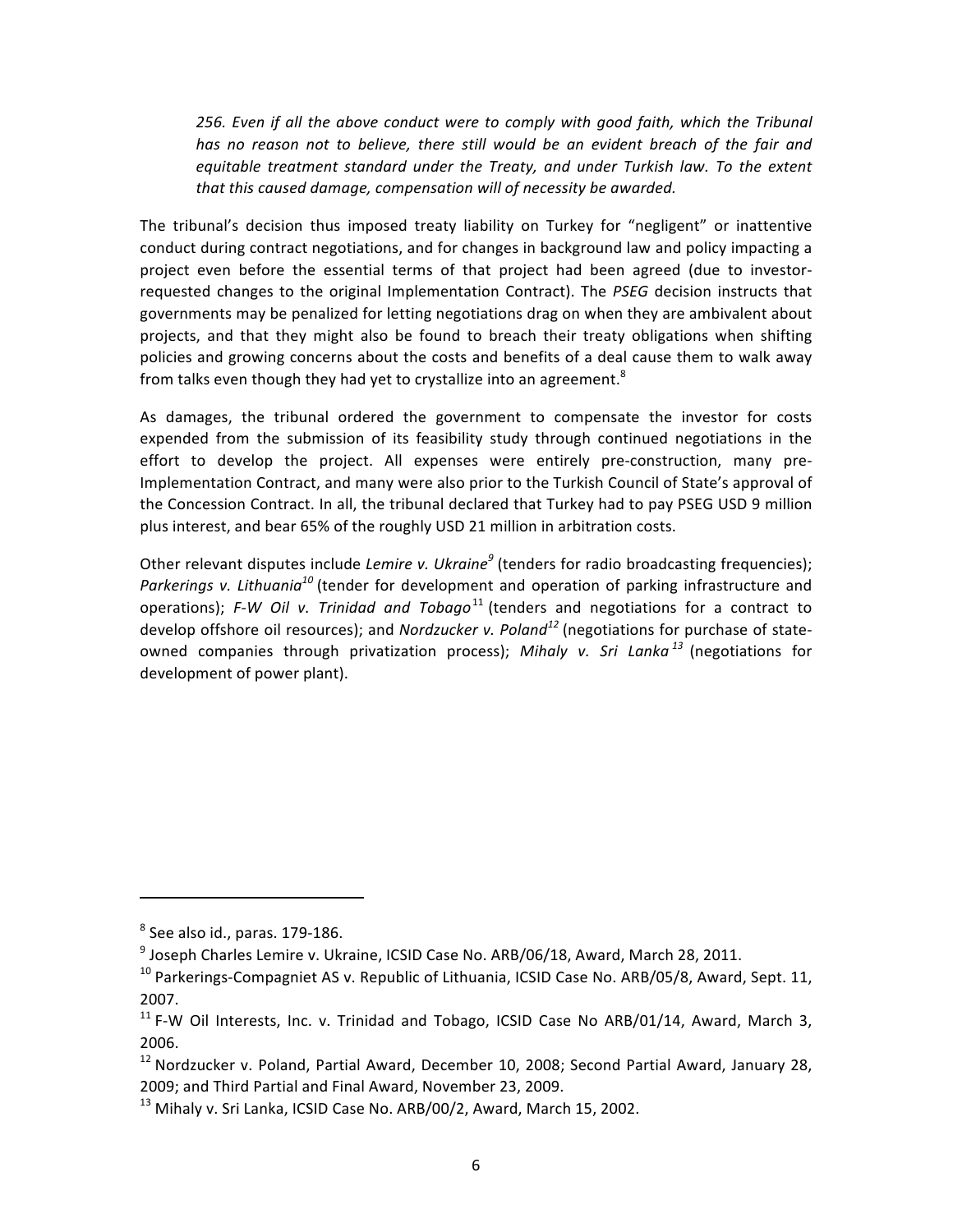### III. ILLEGAL INVESTMENTS *RDC(V.(GUATEMALA*<sup>14</sup> AND *KARDASSOPOLOUS(V.(GEORGIA<sup>15</sup>* :&LIMITING&THE& GOVERNMENT'S ROLE TO CHALLENGE ILLEGALITY OF CONTRACT

Governments sometimes face the problem that they have authorized an investment or entered into an investment agreement, but have done so based on fraud or misrepresentations by the investor, or through corrupt, illegal, or ultra vires acts of the government. In some jurisdictions, investment authorizations or agreements infected with these issues are deemed void ab initio, are voidable, or are deemed unenforceable.

In the case of illegal or ultra vires acts by the government, jurisdictions may deem contracts void or unenforceable even though applying that rule may effectively penalize the investor not only for improper conduct by the government in which the investor was similarly complicit (e.g., in the case of corruption), but also in circumstances when the government was acting illegally or outside the scope of its authority, and the investor was unaware (perhaps negligently so) of the legal issues with its investment.

Some countries apply a strict rule against recognizing or enforcing these defective contracts even if the investor was an innocent party misled by the government, and irrespective of whether the government was knowingly or negligently at fault. A rationale behind this approach is that assessing financial responsibility against the government for improper or unauthorized actions of its officials would have the undesirable policy outcome of penalizing the public for that wrongful conduct.

Tribunals, however, have adopted a different rule, determining that if the state or a stateowned entity were involved in or aware of the illegality of a particular investment agreement, that fact would preclude the government from later arguing that the illegality rendered the agreement null and void. This issue arose in *Kardassopoulos v. Georgia*.<sup>16</sup> In that case, the tribunal determined that the underlying contracts for development of petroleum resources and related infrastructure appeared to have been entered into through *ultra vires* acts of stateowned enterprises and to be void ab initio under Georgian law. It concluded, however, that illegality of the contracts under domestic law did not prevent it from taking jurisdiction over a dispute arising out of alleged contract rights. It reasoned:

*[E]ven if the [Joint Venture Agreement] and the Concession were entered into in breach* of Georgian law, the fact remains that these two agreements were "cloaked with the mantle of Governmental authority". Claimant had every reason to believe that these agreements were in accordance with Georgian law, not only because they were entered *into by Georgian State-owned entities, but also because their content was approved by* Georgian Government officials without objection as to their legality on the part of Georgia for many years thereafter. Claimant therefore had a legitimate expectation that

<sup>&</sup>lt;sup>14</sup> RDC v. Guatemala, Second Decision on Objections to Jurisdiction, ICSID Case No. ARB/07/23, May 18, 2010.

<sup>&</sup>lt;sup>15</sup> Kardassopoulos v. Georgia, ICSID Case No. ARB/05/18, Decision on Jurisdiction, July 6, 2007.

 $16$  Kardassopoulos v. Georgia, ICSID Case No. ARB/05/18, Decision on Jurisdiction, July 6, 2007.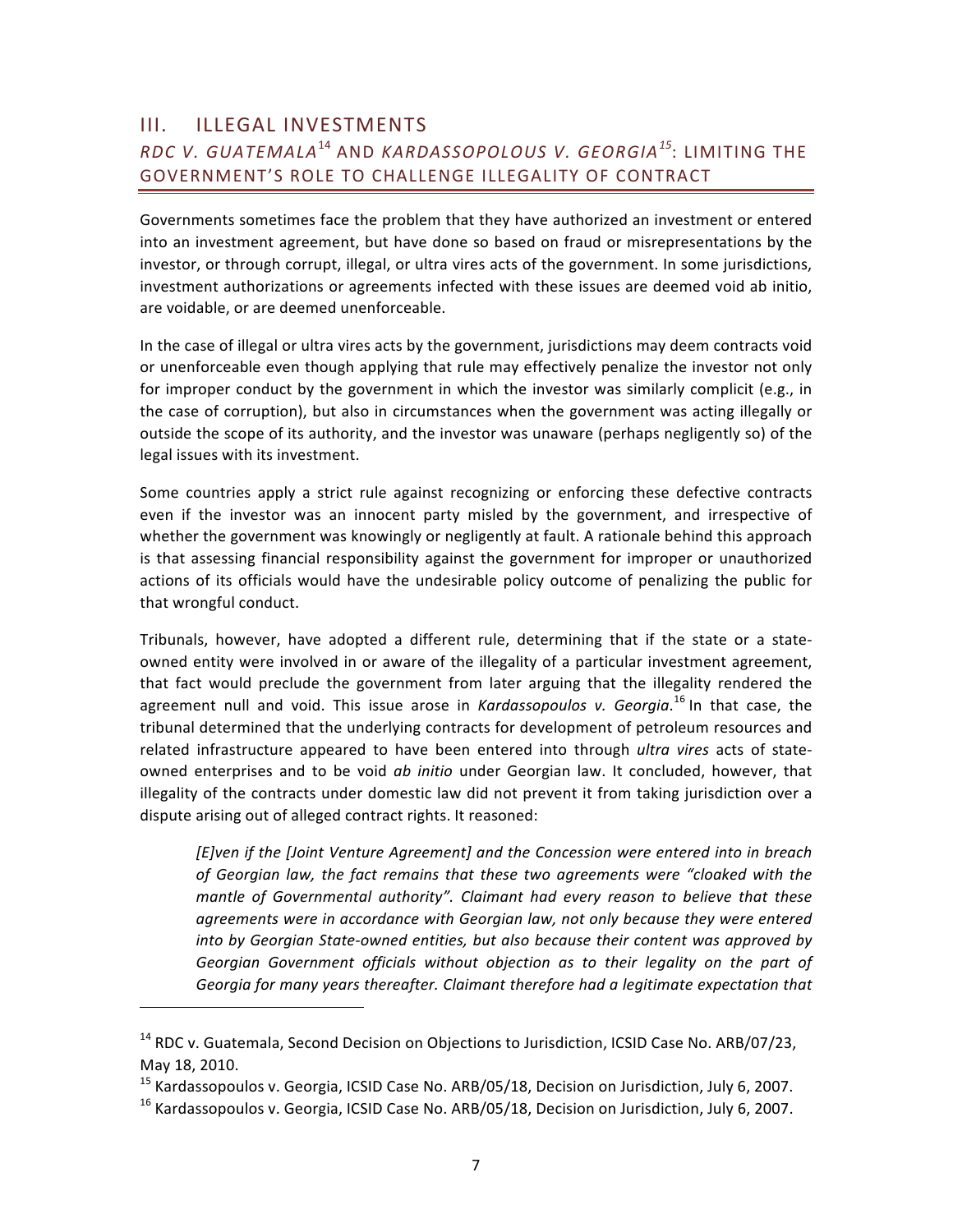his investment in Georgia was in accordance with relevant local laws. Respondent is accordingly estopped from objecting to the Tribunal's jurisdiction ratione materiae under the ECT and the BIT on the basis that the JVA and the Concession could be void ab initio *under Georgian law.*<sup>17</sup>

The tribunal in *RDC v. Guatemala* adopted a similar approach. In that dispute, the respondent state had argued that the private investor's contracts for development and operation of railways in the country were invalid under domestic law as they were not secured through public bidding as required, and had not received the necessary congressional or presidential approvals. That illegality, Guatemala contended, prevented the contracts from qualifying as covered "investments" made pursuant to domestic law as required by the treaty.<sup>18</sup> The tribunal rejected those arguments on grounds of fairness. It said:

146. Even if FEGUA's actions (as the government entity entering into the contracts) ... *were ultra vires (not "pursuant to domestic law"), "principles of fairness" should prevent* the government from raising "violations of its own law as a jurisdictional defense when *[in this case, operating in the guise of FEGUA, it] knowingly overlooked them and [effectively endorsed an investment which was not in compliance with its law."* 

147. Based on these considerations the Tribunal finds that Respondent is precluded from raising any objection to the Tribunal's jurisdiction on the ground that Claimant's *investment is not a covered investment under the Treaty or the ICSID Convention.<sup>19</sup>* 

This limitation to the legality requirement is notable in that would effectively override some countries' legal and policy decisions to strictly prevent enforcement of illegal contracts or contracts secured through ultra vires conduct. Due to the difficulties of rooting out corruption or other impropriety, rules against enforcement can act as prophylactic measures preventing such wrongful and usually opaque conduct. Furthermore, strengthening the force of those rules, at least some jurisdictions do not allow private entities to use doctrines of reliance or estoppel to avoid their potentially harsh effects.<sup>20</sup> As Guatemala thus argued in *RDC*, binding governments to illegal, ultra vires, or improperly secured contracts could "severely and improperly restrict State sovereignty. Taken to the extreme, a bright-line rule that a State is estopped from exercising pre-existing domestic remedies to question the validity of a contract simply because

 $17$  *Id.* at para, 194.

 $^{18}$  RDC v. Guatemala, Second Decision on Objections to Jurisdiction, ICSID Case No. ARB/07/23, May 18, 2010, para. 140 (quoting CAFTA, art. 10.28(g)).

<sup>&</sup>lt;sup>19</sup> RDC v. Guatemala, Second Decision on Objections to Jurisdiction, ICSID Case No. ARB/07/23, May 18, 2010, paras. 146-47 (quoting Fraport AG Frankfurt Airport Services Worldwide v. Republic of the Philippines, ICSID Case No. ARB/03/25, Award, August 16, 2007, para. 346).

 $20$  In the United States, see, e.g., Office of Personnel Management v. Richmond, 496 U.S. 419 (1990); Fed. Crop. Ins. Corp. v. Merrill, 332 U.S. 380 (1947).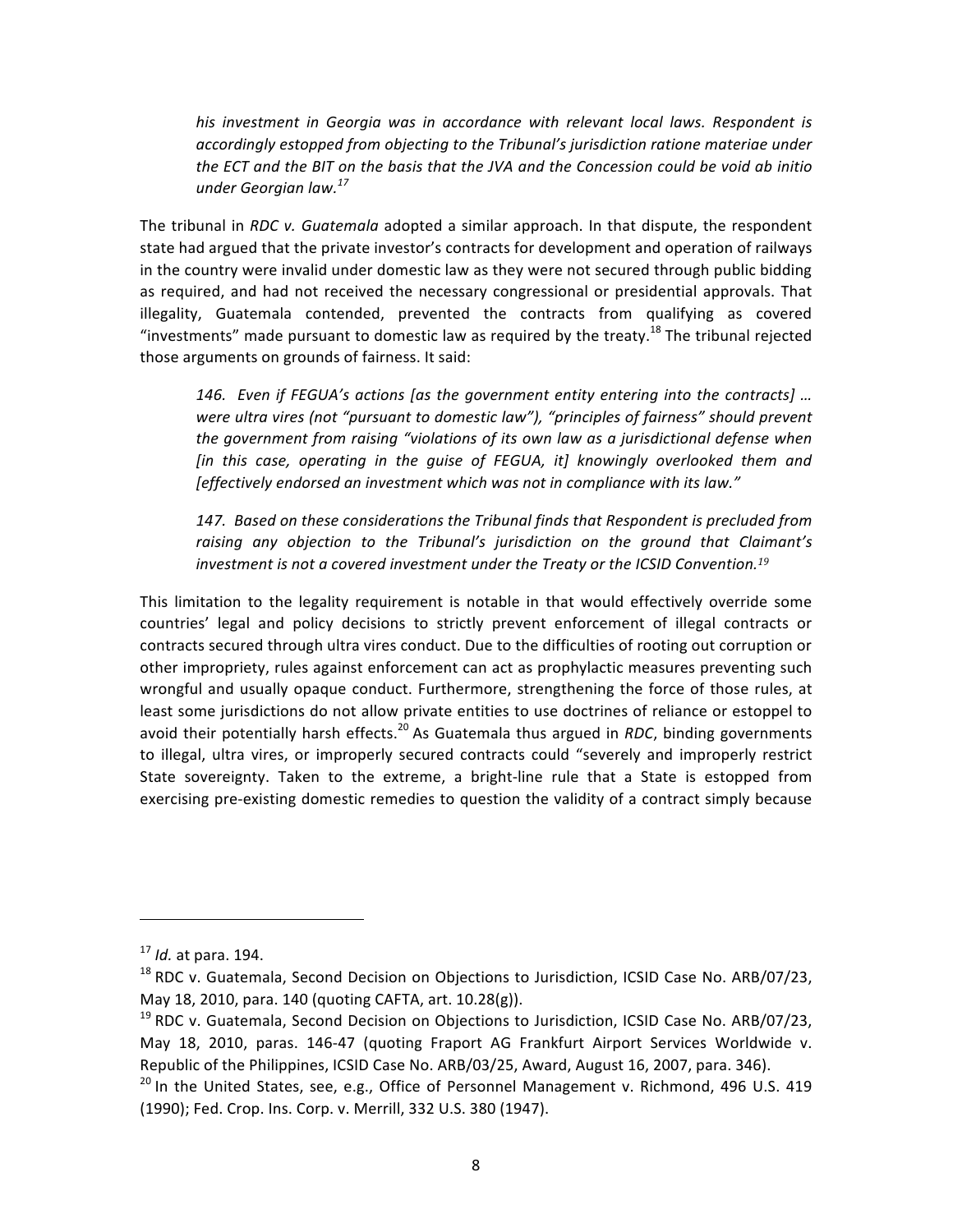the State had operated under that contract for a period of time could prevent a State from terminating a contract initiated by bribery or corruption." $^{21}$ 

Other relevant disputes on the impact of the legality of investments include *Inceysa v. El* Salvador<sup>22</sup> (finding no jurisdiction over investment secured through fraud), Metal Tech v. *Uzbekistan<sup>23</sup>* (rejecting jurisdiction over investment made through corruption), and *Vanessa Ventures v. Venezuela*<sup>24</sup> (determining it had jurisdiction over an investment even though it was made in breach of the contract).

## IV. LEVERAGING INVESTMENTS FOR SUSTAINABLE DEVELOPMENT *MOBIL V. CANADA*:<sup>25</sup> BROAD PROHIBITIONS ON PERFORMANCE REQUIREMENTS WITH ONLY NARROW EXCEPTIONS

Some disputes address the legality of government efforts to leverage investments for sustainable development through the imposition of performance requirements. One such case is Mobil v. Canada, a decision potentially signaling where future cases could head.

The dispute arose out of the following facts: In the late 1970s, when oil fields were discovered off the coast of Newfoundland, Canada, the federal and provincial governments recognized the opportunity that the discovery provided for catalyzing long-term sustainable growth and development in the country. They put in place a legal regime designed to achieve that aim, enacting the 1987 "Accord Act" to, among other objectives, require investors engaging in development of the offshore resources to make "expenditures ... for research and development" (R&D) and "for education and training" (E&T) in the local province.<sup>26</sup>

In the mid-1990s, Canada concluded the North American Free Trade Agreement (NAFTA) with the United States and Mexico, which contains restrictions on performance requirements (such as requirements to procure services locally) in its investment chapter. Canada listed the Accord Act as an exception to the treaty's restrictions on performance requirements. The NAFTA also included within that exception any "subordinate measure adopted or maintained under the authority of and consistent with the [Accord Act]."

<sup>&</sup>lt;sup>21</sup> RDC v. Guatemala, ICSID Case No. ARB/07/23, Award, June 29, 2012, para. 197 (quoting Guatemala's Rejoinder on the Merits, October 21, 2011, para. 185).

 $^{22}$  Inceysa Vallisoletana S.L. v. El Salvador, ICSID Case No. ARB/03/26, Award, Aug. 2, 2006.

<sup>&</sup>lt;sup>23</sup> Metal Tech Ltd. v. Republic of Uzbekistan, ICSID Case No. ARB/10/3, Award, October 4, 2013.

<sup>&</sup>lt;sup>24</sup> Vanessa Ventures v. Venezuela, ICSID Case No. ARB(AF)/04/6, Award, Jan. 16, 2013.

<sup>&</sup>lt;sup>25</sup> Mobil Investments Canada, Inc. v. Canada, ICSID Case No. ARB(AF)/07/4, Decision on Liability and on Principles of Quantum, May 22, 2012.

 $^{26}$  Mobil v. Canada, para. 37 (citing the Accord Acts, section 45).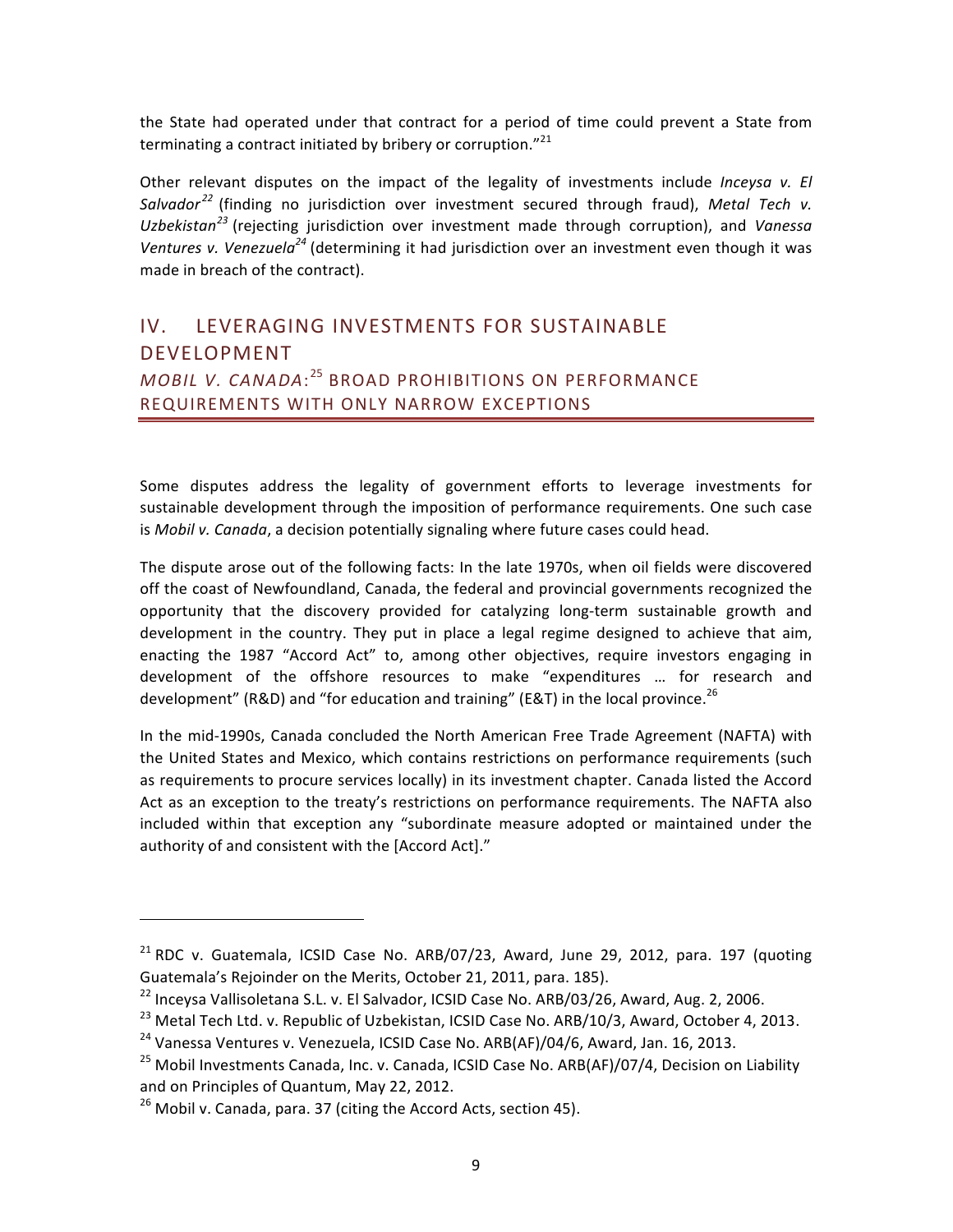Pursuant to the Accord Act, the Canadian government issued a series of guidelines in the 1980s relating to investors' obligations on R&D and other matters. Then, in 2004, Canadian officials issued new guidelines under the Accord Act which imposed additional and stronger requirements on investors in the offshore oilfields to invest in R&D and E&T.

Mobil objected to the guidelines and challenged them under Canadian law. After losing their suit before domestic courts, the claimants initiated an investor-state arbitration under the NAFTA arguing, in relevant part, that the new guidelines' heightened requirements to invest in R&D violated the NAFTA's prohibitions on performance requirements.

Canada responded that the performance requirements were not prohibited by the treaty because the restrictions on performance requirements did not cover measures requiring R&D or E&T. Canada also argued that if the guidelines were deemed to constitute performance requirements, they were nevertheless covered by the government's exception for the Accord Act and its subordinate measures.

The tribunal, however, sided with Mobil on both issues. It decided that the NAFTA's prohibition on requirements to procure services locally included a prohibition on requirements for local R&D and E&T. It then determined that the new and more demanding guidelines departed from previous practice to such an extent that they could not be deemed to fall within Canada's exception to the NAFTA for the Accord Act and its subordinate measures.

Importantly, through these interpretations, the majority adopted a broad view of prohibited performance requirements and a narrow view of exceptions to treaty provisions protecting use of those tools.

## V. RENEGOTIATION REQUESTS

### *MISCELLANEOUS(CASES*:&REQUIREMENTS&TO&RESPOND&TO&RENEGOTIATION& REQUESTS AND RESTRICTIONS ON INITIATING THEM

International contracts - particularly those running over long time horizons such as contracts for investments in infrastructure or the extractive industries – are often renegotiated. Some of these renegotiations are "intra-deal renegotiations", meaning that the contract itself provides that certain parts of the agreement may or will be renegotiated at specified times or in certain circumstances.<sup>27</sup> The renegotiation takes place in accordance with the original contract.<sup>28</sup> An example is a clause requiring a periodic review of tariffs charged for water or electricity, or a clause providing for an extraordinary review of those tariffs in the event of particular events or

<sup>&</sup>lt;sup>27</sup> Jeswald Salacuse, Renegotiating International Business Transactions: The Continuing Struggle of Life Against Form, 35 Int'l Law 1507, 1508-1509 (2001).

<sup>28</sup> *Id.*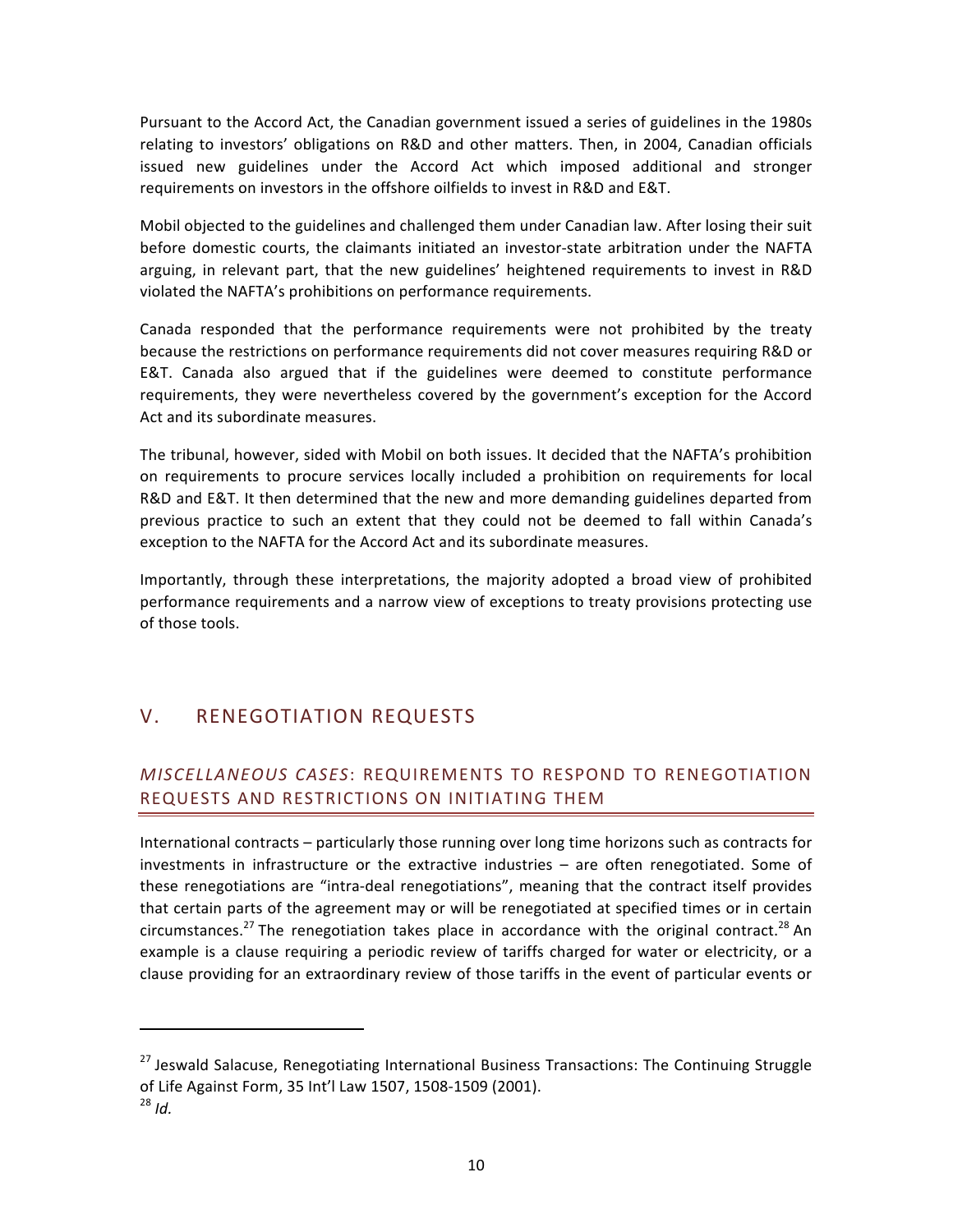circumstances. These provisions aim to inject flexibility into the deal in order to enable it to survive over time and under changing circumstances.<sup>29</sup>

Other renegotiations are "extra-deal renegotiations":

These negotiations take place "extra-deal," for they occur outside the framework of the  $e$ xisting agreement. Forced renegotiation of mineral concession contracts of the 1960s and 1970s, negotiations to reschedule loans following the Third World debt crisis of the early 1980s, and the restructuring of infrastructure and financial agreements in the wake of the Asian financial crisis of the late 1990s all fit within the category of extra-deal renegotiations. In each case, one of the participants was seeking relief from a legally binding obligation without any basis for renegotiation in the agreement itself.<sup>30</sup>

Each type of renegotiation has figured as an issue in investment disputes, with tribunals' decisions having noteworthy implications for states' conduct in connection with both intra-deal and extra-deal talks.

#### INTRA-DEAL RENEGOTIATIONS

Several cases indicate that, irrespective of what the contract or relevant domestic law provides, treaties may impose an additional layer of obligations and potential liability on governments relating to their conduct in pursuing or responding to requests for intra-deal renegotiations.

In PSEG v. Turkey, as noted above, the tribunal signaled that investors are "entitled to expect that [their] negotiations [will] be handled competently and professionally," and that there will be a breach of the FET obligation if those expectations are not met.<sup>31</sup> In *Saluka v. Czech Republic.* the tribunal stated that the treaty's FET provision required the state to "take[] seriously a proposal that has sufficient potential to solve the [relevant] problem and deal with it in an objective, transparent, unbiased and even-handed way."<sup>32</sup> Citing those two decisions, the tribunal in Frontier Services v. Czech Republic declared that the requirement of good faith was central to the FET standard and that a failure to negotiate in good faith would thus violate the treaty obligation.<sup>33</sup> It added that liability could still attach even if the state were not acting in bad faith.  $34$ 

In Teco v. Guatemala, the tribunal stated that a lack of administrative due process in an interdeal tariff review processes would violate the FET obligation.<sup>35</sup> An administrative body's failure to provide reasons supporting its decisions, or to abide by its own procedural rules were factors that the tribunal viewed as establishing a lack of administrative due process and, consequently,

 $^{29}$  For more on intra-deal renegotiations, see Salacuse, supra n. 28, at 1513-1518.

<sup>&</sup>lt;sup>30</sup> *Id.* at 1509.

 $31$  PSEG v. Turkey, para. 246.

<sup>&</sup>lt;sup>32</sup> Saluka v. Czech Republic, para. 364.

 $33$  Frontier Services v. Czech Republic, paras. 297-300.

<sup>&</sup>lt;sup>34</sup> Frontier Services v. Czech Republic, para. 300.

 $35$  Teco v. Guatemala, para. 457.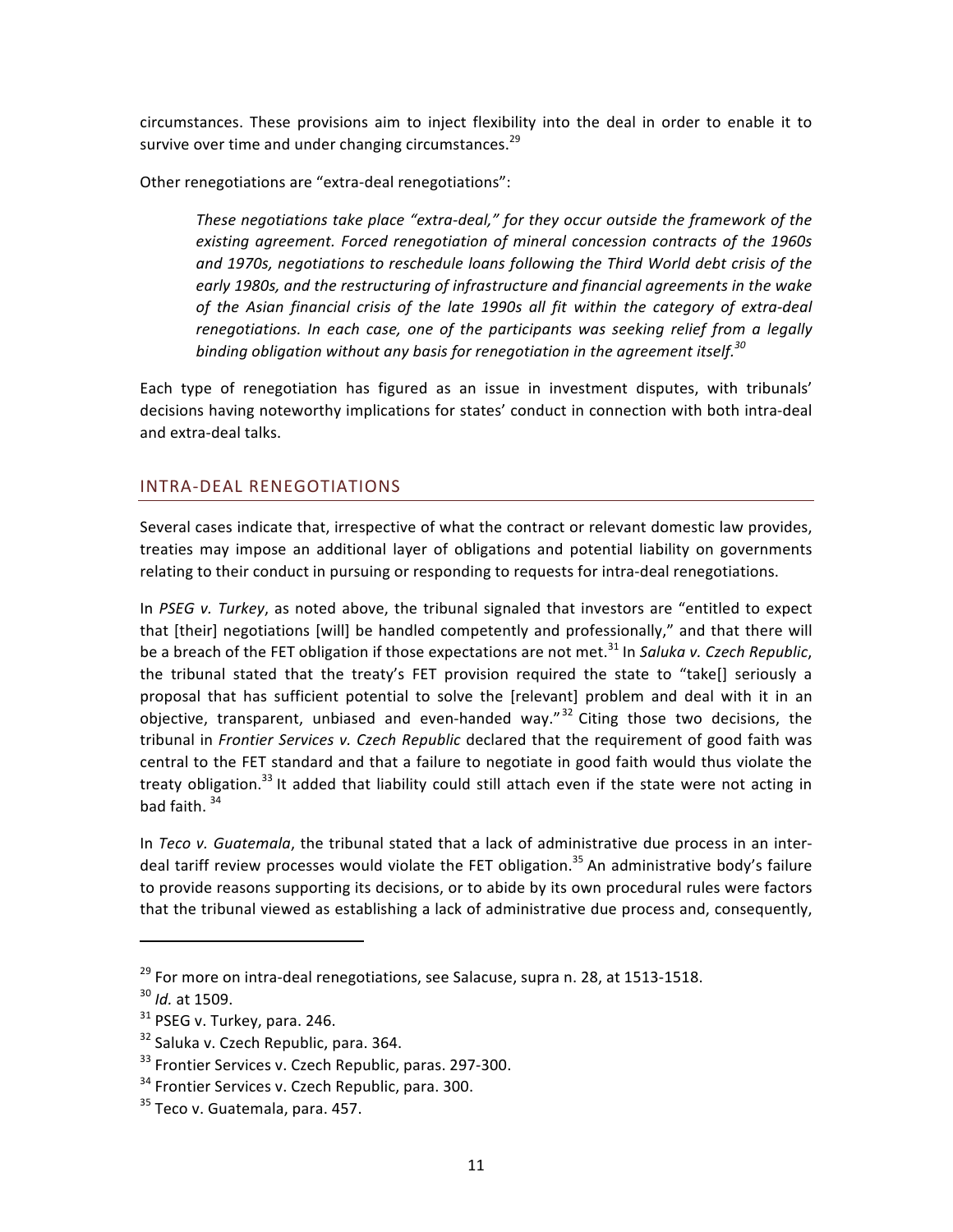a treaty breach.<sup>36</sup> The tribunal added that the facts that those alleged failings had already been challenged before Guatemalan courts, that those courts had upheld the legitimacy of the government's conduct under Guatemalan law, and that there was no indication or allegation of a denial of justice or corruption in those judicial proceedings, did not prevent the tribunal from taking jurisdiction over the dispute and deciding whether the government's conduct violated international law under the treaty.<sup>37</sup> According to the tribunal, findings of procedural propriety under Guatemalan law were not binding on it as a matter of law. It reasoned that the outcome in the project company's suit against the regulator under domestic law could not determine the outcome of the minority shareholder's suit against Guatemala under the treaty as the different cases involved different parties and different legal standards.<sup>38</sup>

Ultimately, the tribunal determined that Guatemala violated the investment treaty when it decided to rely on one expert report regarding appropriate tariff calculations rather than another expert report, and, according to the tribunal, did not provide adequate reasons for its choice.

Some cases indicate that treaty-based obligations to renegotiate are obligations regarding results that are binding on the government, rather than merely obligations as to process or efforts. In *Impregilo v. Argentina*,<sup>39</sup> the tribunal determined that the government breached the FET obligation by not renegotiating the water and sanitation services concession in order to restore the economic equilibrium of the contract in response to the economic crisis in the country and the decision by the government to de-peg the peso from the dollar and establish a floating exchange rate. The tribunal reasoned:

325. The Arbitral Tribunal considers that, once the value of the peso was determined by market conditions, the balance provided for in Article 12.1.1 [setting forth the principles *on which tariffs would be calculated]*<sup>40</sup> no longer existed and that, according to Article 12.1.1, it was then incumbent on the Province, in order to treat AGBA in a fair and equitable manner, to find appropriate solutions to restore the envisaged balance. In other words, since the new exchange rate caused by the abolition of the fixed legal rate had highly detrimental effects on AGBA, the Province should have offered AGBA a reasonable adjustment of its obligations under the Concession Contract.

<sup>36</sup> *Id.*

 $37$  Teco v. Guatemala, paras. 471-484.

 $38$  Teco v. Guatemala, para. 517.

 $39$  Impregilo S.p.A. v. Argentina, ICSID Case No. ARB/07/17, Award, June 21, 2011.

<sup>&</sup>lt;sup>40</sup> Article 12.1.1 provided " '[t]he calculation of applicable tariffs pursuant to Article 28 II of Law 11,820 shall be based on the general principle that tariffs shall cover all operating expenses, maintenance expenses and service amortization and provide a reasonable return on Concessionaire's investment subject to efficient management and operation by the Concessionaire and strict compliance with the applicable service quality and expansion goals'." Impregilo v. Argentina, para. 324.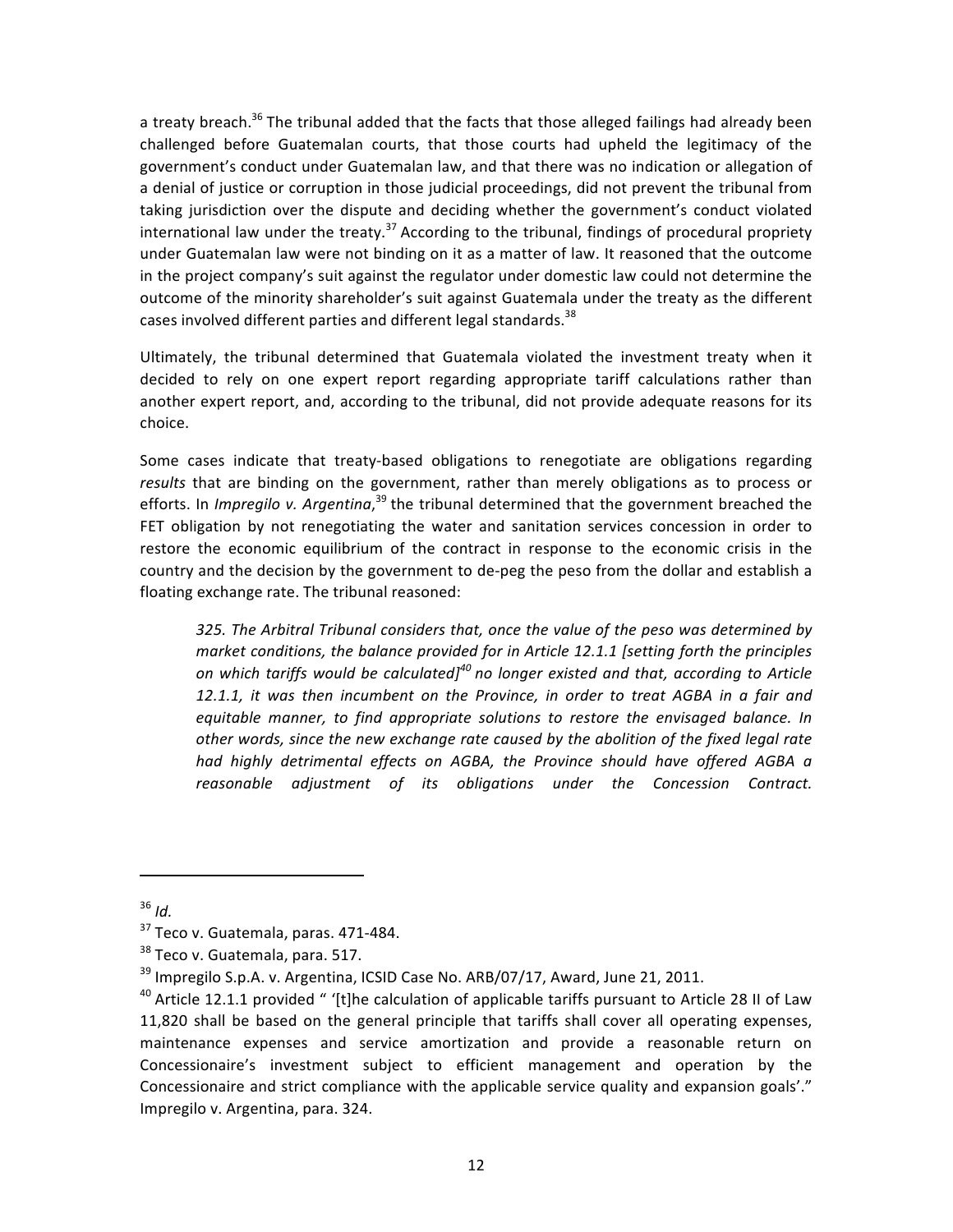326. Indeed, it appears that the Emergency Law also envisaged a renegotiation of public *utilities agreements to adapt them to the new exchange system. This would have been a* basis for finding a new equilibrium between the Parties to the Concession Agreement and for ensuring that Impregilo, as shareholder in AGBA, was granted fair and equitable *treatment.*

*…*

330. Since the disturbance of the equilibrium between rights and obligations in the concession was essentially due to measures taken by the Argentine legislator [in *establishing the floating exchange rate and regulating water and sewerage services], it* must have been incumbent on Argentina to act to effectively restore an equilibrium on a *new(or(modified(basis.(Although(Argentina(has(attributed(the(failure(of(the(negotiations(* to what it regarded as AGBA's unreasonable demands, it does not appear that Argentina took any measures to create for AGBA a reasonable basis for pursuing its tasks as concessionaire which had been negatively affected by the emergency legislation, *including the New Regulatory Framework.* 

*331. In these circumstances, the Arbitral Tribunal considers that Argentina, by failing to* restore a reasonable equilibrium in the concession, aggravated its situation to such *extent as to constitute a breach of its duty under the BIT to afford a fair and equitable treatment to Impregilo's investment.*<sup>41</sup>

The tribunal's decision thus seems to read the FET obligation as imposing a duty on the government to not only offer or engage in a renegotiation effort, but to secure an outcome fair to the investor "restor[ing] a reasonable equilibrium in the concession." Yet where, as in *Impregilo*, the claimant in the treaty dispute is a minority shareholder in the domestic concessionaire, and that the concessionaire is not a party to the treaty-based dispute before the tribunal, it likely becomes particularly difficult to identify whether the failure to restore equilibrium was due to conduct of the government, the concessionaire, or both parties.

Moreover, in this case a duty to successfully renegotiate the contract would likely have been particularly challenging due to the fact that the government – even prior to the country's financial crisis and currency devaluation – had been facing various requests by the concessionaire to renegotiate the deal by reducing its investment commitments and service obligations, and might have wanted to avoid counterproposals it was unwilling to accept. Indeed, as the tribunal noted in support of its finding of liability, the government appeared "reluctant to renegotiate the Concession Contract" and was concerned about making "adjustments in favor of the [concessionaire] ... as this would have negative effects for the customers whose economic interests required protection.<sup>42</sup> In such circumstances, one can perceive, as Argentina contended, that the failure of renegotiations may have been due at least

 $41$  Impregilo v. Argentina, paras. 325-331.

<sup>&</sup>lt;sup>42</sup> Impregilo v. Argentina, para. 329.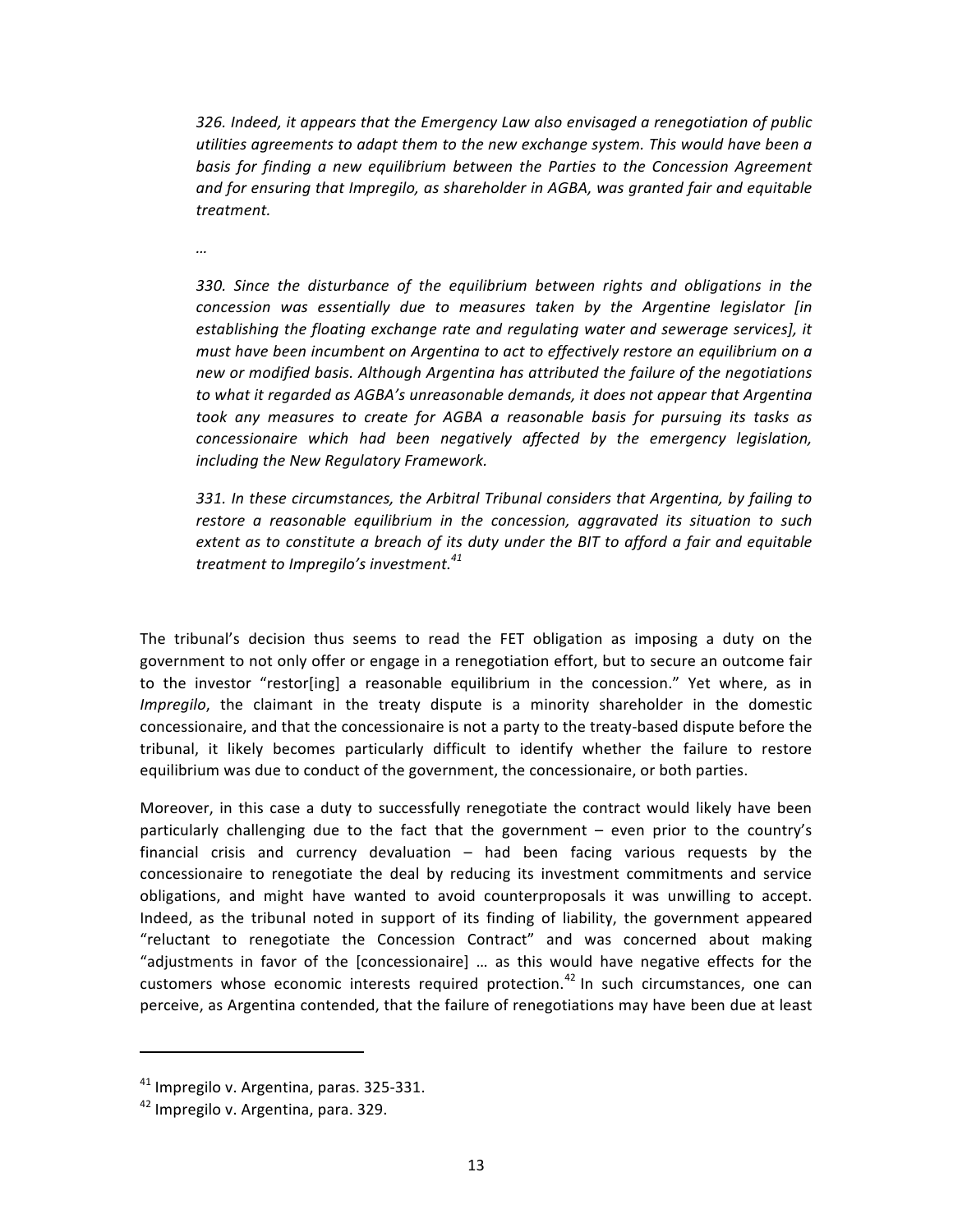in part to the concessionaire's demands being unreasonable.  $43$  Nevertheless, under the tribunal's interpretation of the treaty's rule, it appears that the government is subject to demands, standards and attendant potential liabilities that do not similarly apply to concessionaires, much less the minority shareholders in those companies.

The familiar caveat to these decisions and any conclusion regarding them again applies: Briefs and decisions by courts and tribunals demonstrate that not all states, arbitrators, or reviewing judges agree that the FET obligation incorporates these requirements of good faith, transparency, or administrative due process whether in intra-deal reviews or renegotiations, or other circumstances. The cases highlighted here are not used to show what the law is, but what the decision might be, lest any state be unsure what potential liability arises as a result of investment treaties.

#### EXTRA-DEAL RENEGOTIATIONS

Extra-deal renegotiations involve intense challenges and pressures, not least because they are usually unwanted by one party:

Unlike negotiations for the original transaction, which are generally fueled by both sides' hopes for future benefits, extra-deal negotiations begin with both parties' shattered *expectations.* One side has failed to achieve the benefits expected from the transaction, and the other is being asked to give up something for which it bargained hard and which *it hoped to enjoy for a long time. Whereas both parties to the negotiation of a proposed new* venture participate willingly, if not eagerly, one party always participates reluctantly, if not downright unwillingly, in an extra-deal renegotiation. Beyond mere disappointed expectations, extra-deal renegotiations, by their very nature, can create bad feeling and mistrust. One side believes it is being asked to give up something to which it has a legal and moral right. It views the other side as having gone back on its word, as having acted in bad faith by reneging on the deal. Indeed, the reluctant party may even feel that it is being coerced into participating in extra-deal renegotiations since  $a$  refusal to do so would result in losing the investment it has already made in the *transaction.44*

These characteristics of extra-deal renegotiations are evident in and important for considering treaty-based investor-state arbitration. This is primarily because if the investor is the unwilling party that feels unfairly forced to renegotiate, it can seek treaty-based relief by threatening or pursuing investor-state arbitration. By pursuing this avenue, the investor can try to convince its state counterparty not to pursue extra-legal renegotiation; and, if the state insists, the investor can seek compensation for any costs it is asked to incur, thereby undoing if not mitigating the consequences of the renegotiation.

<sup>&</sup>lt;sup>43</sup> *Id.* para. 330.

 $44$  Salacuse, supra n. 28, at 1518.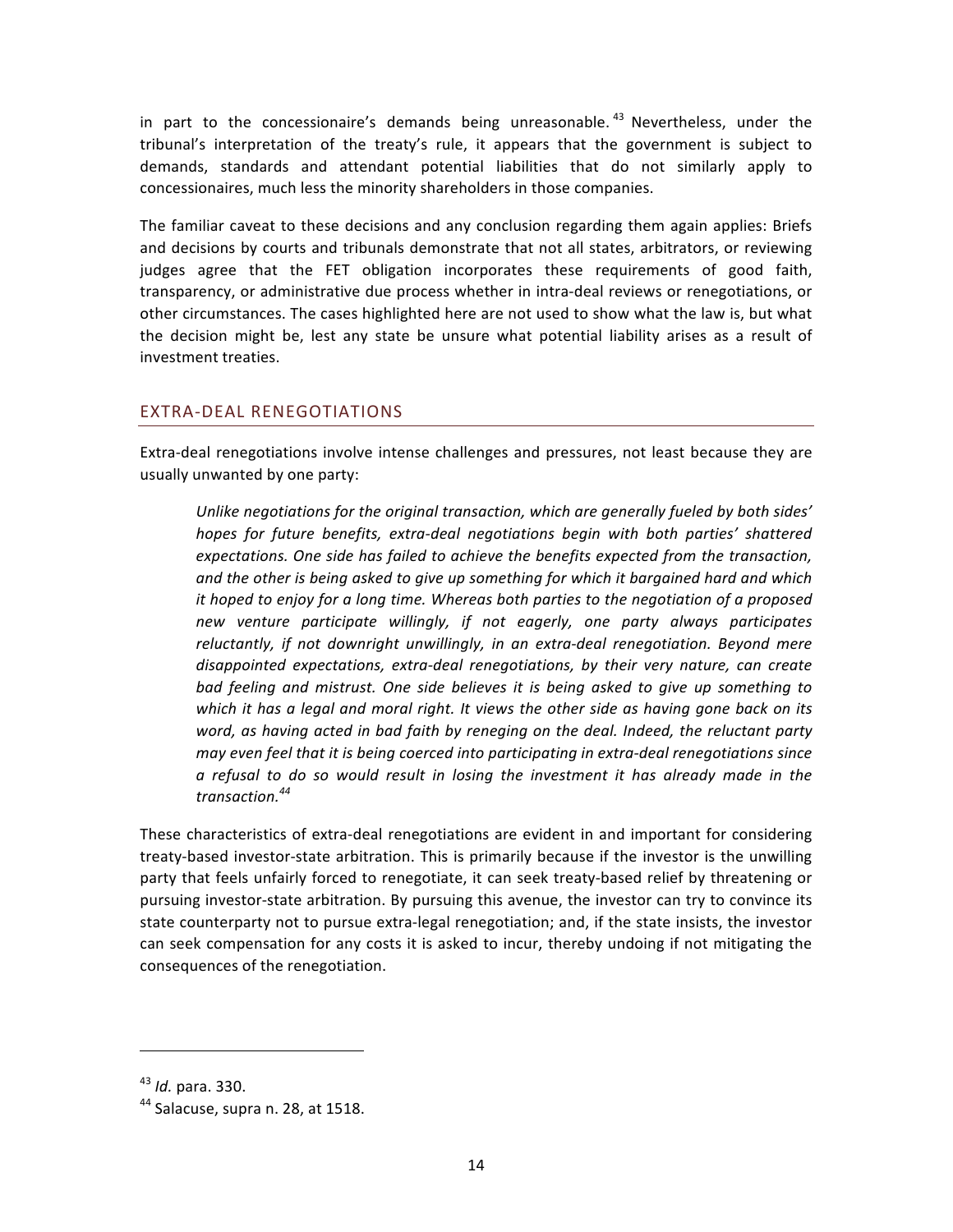Alternatively, if the investor seeks renegotiation, the government has no recourse under the investment treaty. Investment treaties give investors, not states, protections and the ability to initiate investor-state disputes.

This asymmetry can put states at a significant disadvantage vis-à-vis their contracting parties, creating scenarios in which they may be brought back to the negotiating table against their will in order to save a deal, while their own ability to force investors to renegotiate aspects of the agreement is weakened. This is especially important given that studies have shown investors  $$ not states – are commonly the drivers for extra-legal renegotiations. Indeed, one review of 1,000 concession contracts in the telecommunications, transportation, water and sanitation services, and electricity sectors that were awarded in Latin America and the Caribbean between the mid-1980s and 2000 found that extra-legal renegotiations were "extremely common"<sup>45</sup> and in 61 percent of those renegotiations, the renegotiations were requested by the concessionaire or operator. In 26 percent the government initiated the renegotiation. The remaining cases consisted of those in which both the concessionaire and the government sought renegotiation.<sup>46</sup>

That study shows that firm-led renegotiations are particularly common in cases where the contract was awarded through competitive bidding as opposed to direct negotiations. This, researchers explain, appears to reflect the fact that investors are able to secure contracts by underbidding (e.g., on tariffs) or overbidding (e.g.. on payments to the government and investment contributions), with the intent or effect of subsequently opportunistically renegotiating the deal. In contrast, when securing the contract through direct negotiations, investors are more likely to "secure all the benefits or rents at the start, making renegotiation unnecessary from the operator's perspective."47

Investors are also more likely to seek renegotiation when the contract is structured in a way that the risk of changes in circumstances and adverse events are born by them (e.g., through a pricecap system of regulating tariffs) rather than the government (e.g., through a rate-of-return method),<sup>48</sup> and when the government is susceptible to renegotiation, which may be due to such factors as capture or corruption, or lack of regulatory strength and capacity to resist opportunistic renegotiation requests.<sup>49</sup>

Once renegotiation is sought, investors have strong power to get states back to the negotiating table:

*[T]he operator has significant leverage, because the government is often unable to reject* renegotiation and is usually unwilling to claim failure—and let the operator abandon the

<sup>&</sup>lt;sup>45</sup> Guasch, p. 81. According to the study, 30 percent of these concessions were renegotiated. Among the concession contracts for water and sanitation services, that number was 74 percent, and for transportation contracts, 55 percent. The study did not count as renegotiations standard, scheduled tariff adjustments or periodic tariff reviews. *Id.* at 80.

 $46$  Guasch, pp. 84-85

 $47$  Guasch, p. 92.

 $48$  Guasch, p. 91.

 $49$  Guasch, pp. 91-94.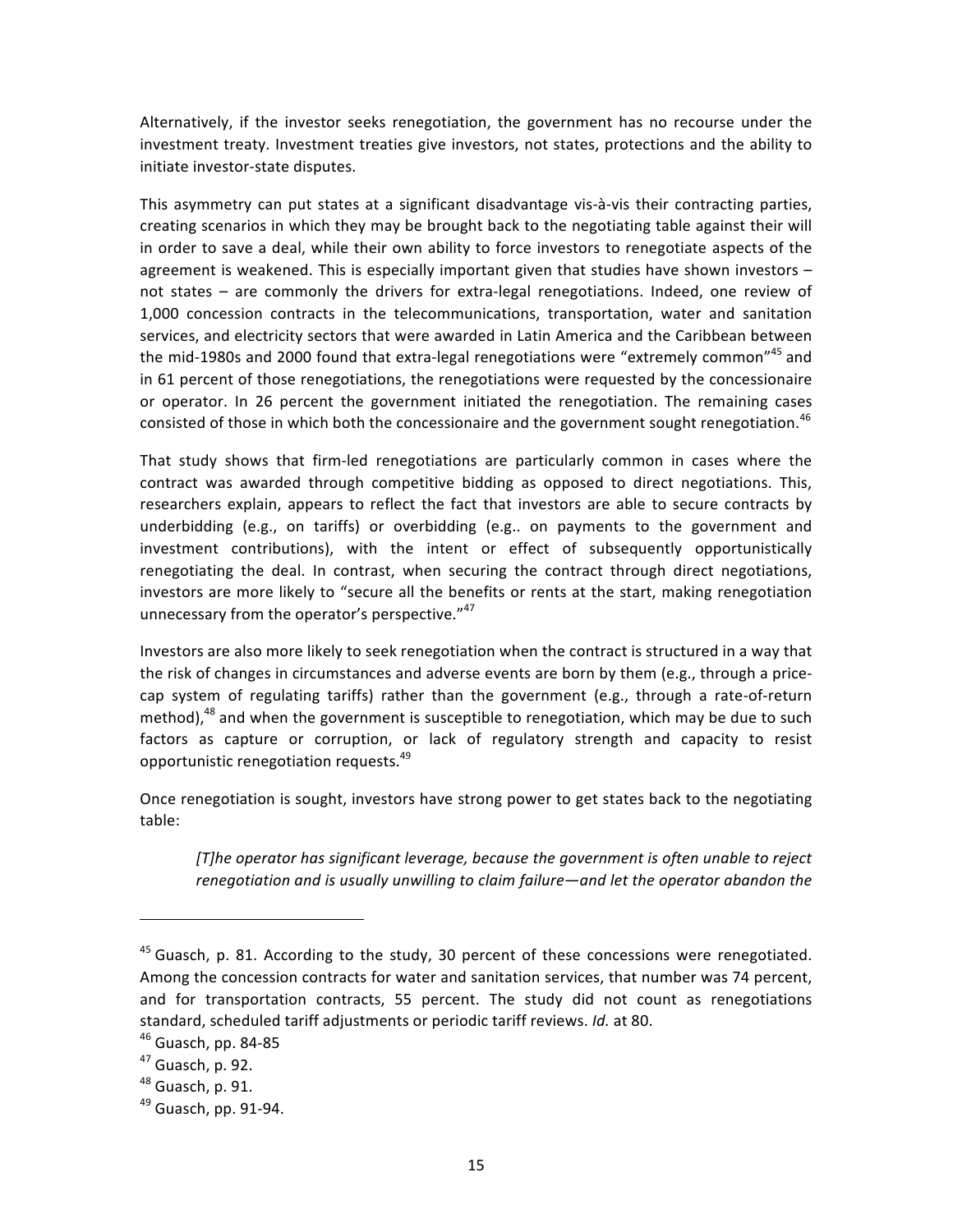$concession$ —for fear of political backlash and additional transaction costs. In such cases *the operator, through renegotiations, can undermine all the benefits of the bidding-or auction8 led(competitive(process.<sup>50</sup>*

Thus, although discussions about foreign investment in infrastructure and other capital intensive projects frequently mention the phenomenon of the "obsolescing bargain" in which an investor with significant fixed assets in the host country becomes hostage to government power and discretion,<sup>51</sup> the dominance of this narrative obscures a different reality – one in which the government is held hostage to opportunistic renegotiations.

Against that background, it is especially crucial to review how tribunals have treated extra-legal renegotiations; and the cases suggest governments have significant cause for concern that these decisions may greatly tilt the balance of power in favor of investors even where investors already enjoy important leverage. In particular, investment treaties seem to erect an important shield around investors protecting them from government attempts to renegotiate agreements, while placing pressure on governments to come back to the table when requested by the investor.

#### *Government)led,Renegotiations*

Various investment disputes have arisen precisely out of a scenario in which the change was requested by the government, putting the investor in the position of the reluctant renegotiator. In, response, investors have used investment arbitration (or the threat of arbitration) to challenge government efforts to "pressure" them to renegotiate deals.

Investors have succeeded on these claims, with at least some tribunals finding that governments violate the investment treaties when trying to get their contracting party to renegotiate their deal.<sup>52</sup> The motives and methods used to secure renegotiations have also been relevant to tribunals' views on liability, as investors – with varying degrees of success – have argued that governments' "political" motives and/or exercises of sovereign powers are key factors supporting treaty breach.

One case highlighting these issues is *Vivendi v. Argentina II*, in which the tribunal concluded that government officials in an Argentine province breached the investment treaty by improperly pressuring the concessionaire to renegotiate the agreement.

In that case, even before the concession was awarded, there was notable opposition to the privatization of the water services at the heart of the dispute; and after transfer to the concessionaire, that opposition escalated, fueled by a number of factors, including a change in government, the concessionaire's doubling of tariffs charged, lack of certainty among residents and governments about the conditions of the concession and terms of the contract, and major problems in delivery of water, including incidents of red turbidity over the course of one to two

 $50$  Guasch, p. 33.

 $51$  Guasch, pp. 84-86.

 $52$  In addition to the cases discussed in this section, see also Siemens AG v. Argentina, ICSID Case No. ARB/02/8, Award, February 6, 2007, para. 308.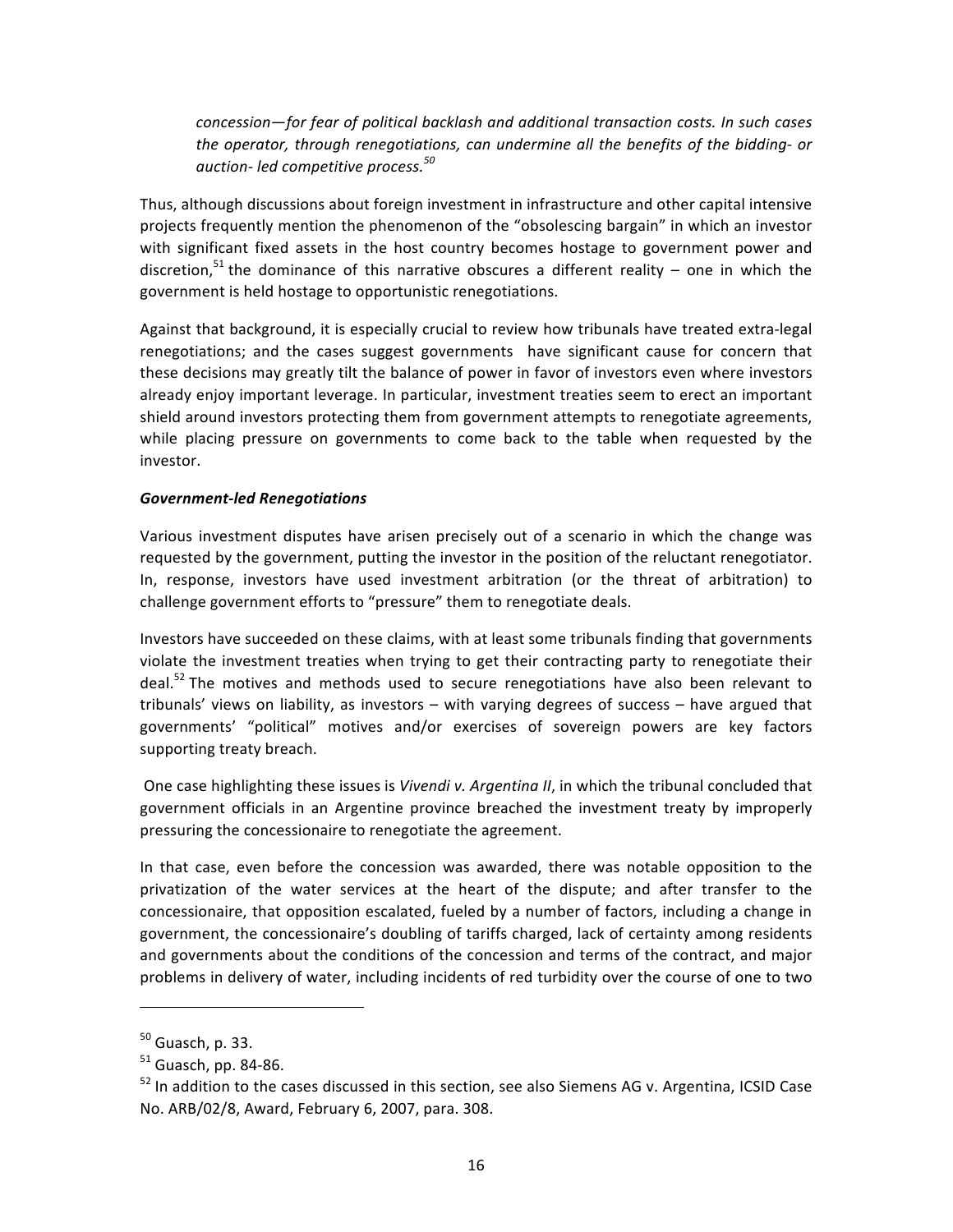months, and black turbidity that lasted over the course of two weeks, neither of which users had previously experienced.<sup>53</sup> Media attention on the concession and its operation intensified; an independent ombudsman advised water users of their legal rights and remedies regarding issues with payment and service quality; individual legislators made comments critical of the concession and, like the ombudsman, also gave citizens information regarding their rights with respect to the concessionaire; the legislature appointed a special committee to investigate the legitimacy of the concession contract; and the Court of Accounts issued a report questioning the agreement's consistency with the law. There was, therefore, notable pressure on the government to address these concerns; prompting its requests for renegotiations of the tariff, but also contemplating that the investor would be able to reduce its investment commitments and obligations to extend service.

Reviewing these events, the tribunal concluded that the government had "mounted an illegitimate 'campaign' against the concession, the concession Agreement, and the 'foreign' concessionaire from the moment it took office, aimed either at reversing the privatization or forcing the concessionaire to renegotiate (and lower) CAA's tariff's."<sup>54</sup> The tribunal further declared that the government's "so-called regulatory activity constituted ongoing, unfair and inequitable behavior because it was no more than politically driven arm-twisting aimed at compelling Claimants to agree to new terms to the Concession Agreement which were acceptable to the new government."<sup>55</sup> Such conduct, the tribunal determined, violated the FET standard under the treaty.

The tribunal's finding of liability thus seemed to largely hinge on its view that the government's actions were motivated by "political" concerns and through public and governmental means. The tribunal highlighted the role of the individual legislators, legislature, ombudsman, concession regulator, and the governor of the province as forming part of this political "campaign" against the concessionaire and criticized the government's apparent role in harming, rather than improving, the relationship between the concessionaire and the public.

This approach raises a number of issues for governments. For one, through such a totality of the circumstances approach where liability is based on the perception of a "campaign" implemented by a variety of different actors who accountable to different individuals and groups within and outside the government, the tribunal applied a standard that can be breached even if each individual act making up that "campaign" could not or would not give rise to liability under domestic or international law.<sup>56</sup> This standard may be particularly difficult for states to

 $53$  The tribunal downplayed these events by noting that although they were "unquestionably unpleasant" they lasted "only" about two weeks (for the black turbidity), "only" impacted a "relatively small part of the population (5-10%) (for the red turbidity), and posed no known health risks. Vivendi v. Argentina, para. 7.6.2. It seems questionable that users of the water were as comforted by those factors.

<sup>&</sup>lt;sup>54</sup> Vivendi II v. Argentina, para. 7.4.19; see also *id.* at para. 7.4.31 & n. 355.

<sup>&</sup>lt;sup>55</sup> *Id.* para. 7.4.38.

<sup>&</sup>lt;sup>56</sup> *Id.* para. 7.5.29 (referring to the measures "taken cumulatively"); *id.* paras. 7.4.38-7.4.39 (referring to the regulator's conduct "against a background of" other individuals' and entities' criticisms of and questions regarding the concession);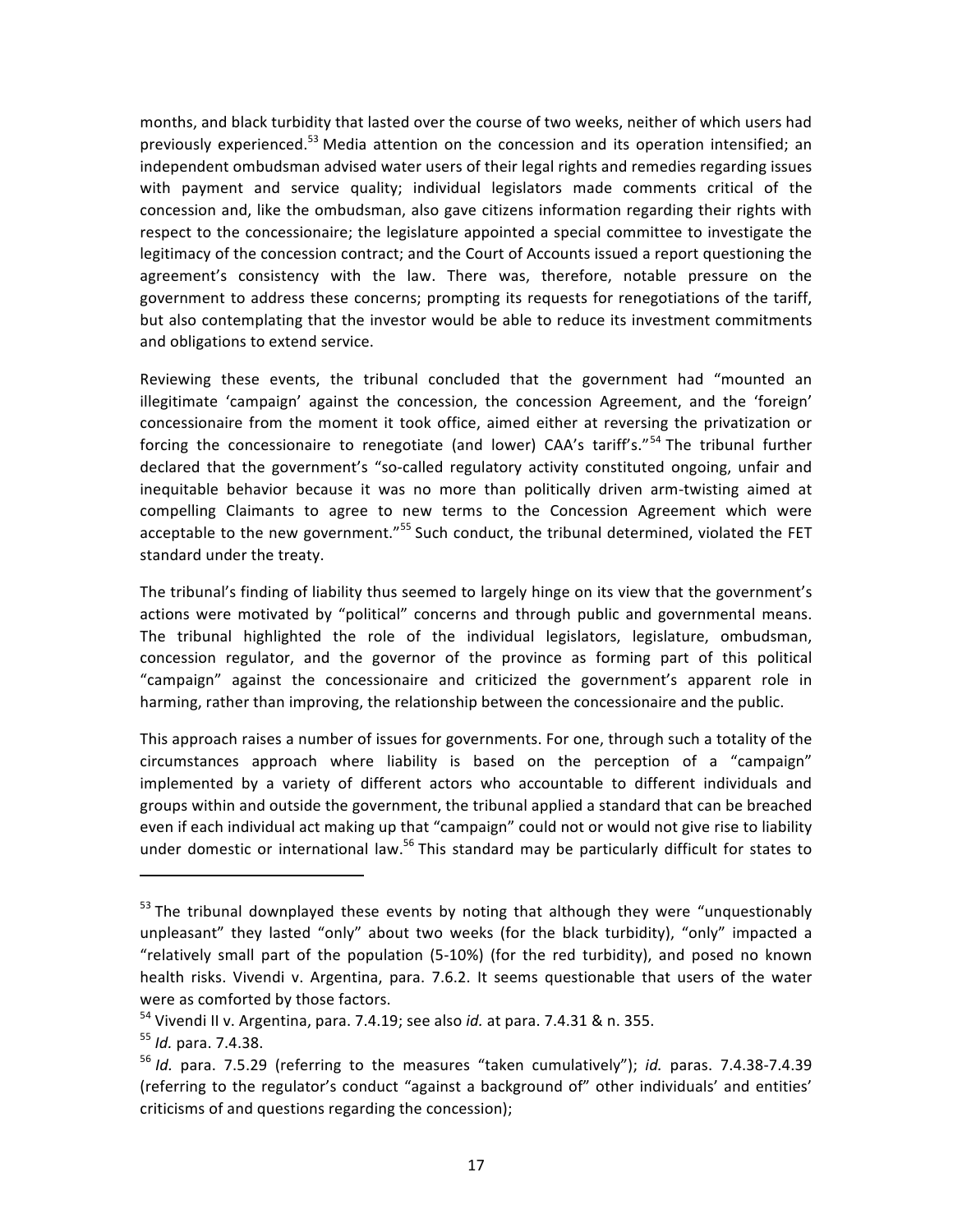comply with as many of the actions alleged to be wrongful here  $-e.g.,$  comments to the press, communications to the public, government responses to public outcries, and legislative establishment of investigative committees – are common if not encouraged in democratic governments. Indeed, such actions as are often even given enhanced free speech protections and immunities from discovery and/or liability in order to avoid chilling them.

Moreover, the tribunal's approach focusing on the "political" motives for the government's efforts to renegotiate the contract fails to take into account that governments likely will by their very nature – and should be – responsive to and driven by political motives as those are ultimately driven by the needs and demands of constituents they represent, particularly when the contract relates to provision of essential public services. Just as a project company may seek renegotiation in order to satisfy shareholders, lenders or other key stakeholders to whom they owe duties, governments may seek renegotiation in order to respond to and advance the needs of the citizens to whom they are also accountable.

Other tribunals have similarly focused on the nature or mode of government conduct used to bring a private party back to the negotiating table.<sup>57</sup> In *PSEG v. Turkey*, when the claimant had sought government approval to convert its public law contract to a private law one giving it the right to arbitrate disputes, the government indicated that it would only agree to support the claimant's application if the claimant agreed to renegotiate certain aspects of the underlying contract. The tribunal considered the government's attempt to impose that condition an improper exercise of sovereign authority and relied on it when finding that the government had violated the treaty. $58$ 

AES v. Hungary is similarly critical of government efforts to use sovereign powers to encourage or "force" renegotiations:

*[I]t cannot be considered a reasonable measure (consistent with the for a state to use its* governmental powers (including its power to implement laws or issue decrees) to force a *private party to change or give up its contractual rights. If the state has the conviction* that its contractual obligations to its investors should no longer be observed (even if it is  $a$  commercial contract, which is the case), the state would have to end such contracts and assume the contractual consequences of such early termination.<sup>59</sup>

With respect to the motives, the AES v. Hungary tribunal said – in contrast to Vivendi II – that "political" reasons for taking action could weigh against, rather than in favor of liability. That case had centered around Hungary's actions to address alleged excessive profits obtained by electricity generators under the country's pricing regime. The tribunal noted that the level of the companies' returns had become "a public issue and something of a political lightning rod in the face of upcoming elections";<sup>60</sup> but rather than evidencing the irrationality of the government's conduct, the political attention on the matter indicated it was a public policy topic of

 $57$  See, e.g., AES v. Hungary, para. 10.3.12; RDC v. Guatemala, paras. 230-235.

 $58$  PSEG v. Turkey, para. 247.

 $59$  AES v. Hungary, para. 10.3.12.

 $60$  AES v. Hungary. 10.3.22.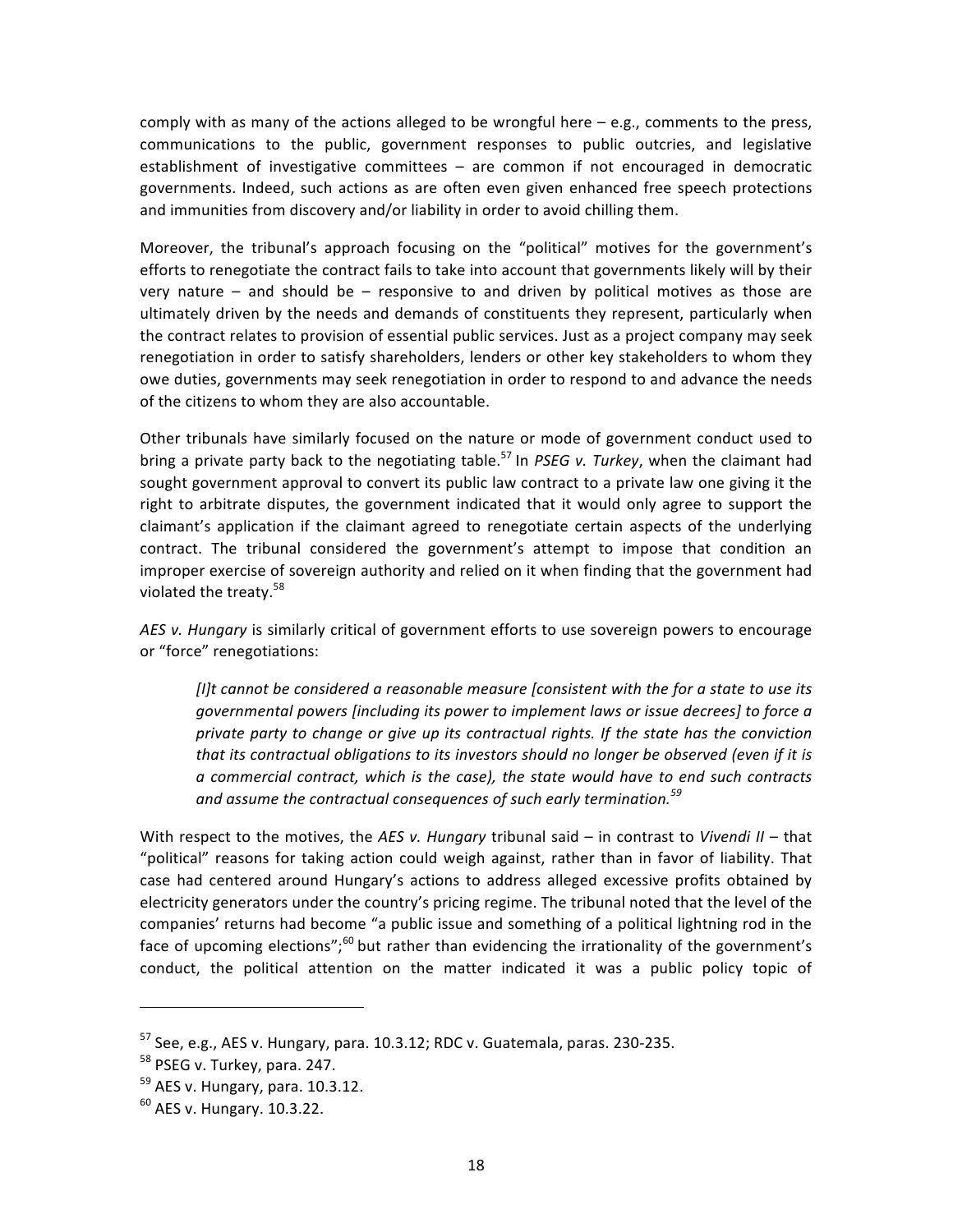widespread concern that the government could legitimately address through exercise of its lawmaking powers. If exercise (or potential exercise) of government authority had the effect of encouraging the investor to renegotiate the underlying contract then, under the AES tribunal's reasoning, that fact would not be sufficient to render the government's conduct a breach of the investment treaty.

In another departure from the *Vivendi II* approach, in *Electrabel v. Hungary*, the tribunal rejected the claimant's assertion that Hungary's actions seeking, inter alia, renegotiations of power purchase agreements, were improperly driven by "political" motives and thus violated the FET obligation. $61$  The tribunal stated:

There is no doubt that by late 2005 and early 2006 there was political and public controversy in Hungary over the perceived high level of profits made by Hungarian Generators, *including Dunamenti. However, politics is what democratic governments* necessarily address; and it is not, ipso facto, evidence of irrational or arbitrary conduct *for a government to take into account political or even populist controversies in a democracy subject to the rule of law.*<sup>62</sup>

#### *Firm)led,Renegotiation*

Other cases have looked at government conduct in response to investor requests for extra-deal renegotiations, and have signaled that even when the government had no legal duty under the relevant contract to enter into or conclude those renegotiations, investment treaties may impose certain requirements regarding how to respond to those renegotiation requests. In Biwater v. Tanzania, for instance, the tribunal recognized that the government had no legal obligation under the contract to enter into the broad renegotiations sought by the water services concessionaire, but that it nevertheless decided to accommodate the concessionaire and engage in those discussions. Rather than rejecting the claimant's claim that the government was liable for its conduct in those renegotiations on the ground that the government had no duty to engage in them in the first place, the tribunal proceeded to scrutinize the government's approach to procedural and substantive aspects of those talks. It ultimately concluded that the government performed the renegotiation in good faith, was not unreasonable in its decision to require that the renegotiations be conducted within a limited timeframe, $63$  and was also not unreasonable in its decision to reject the concessionaire's proposal or to require the concessionaire accept certain of the government's own terms.<sup>64</sup>

This decision, similar to PSEG v. Turkey, suggests that investors dissatisfied with the process or outcome of investor-initiated extra-deal renegotiations may be able to use investment treaties to challenge the procedures adopted and stances taken by governments in those talks, potentially providing them leverage over their government counterparty to the contract.

 $61$  On these arguments by the claimant, see, e.g., Electrabel v. Hungary, paras. 7.6 and 8.8.

 $62$  Electrabel v. Hungary, para. 8.23.

 $<sup>63</sup>$  Biwater v. Tanzania, paras. 652-654.</sup>

 $64$  Biwater v. Tanzania, paras. 673-675.